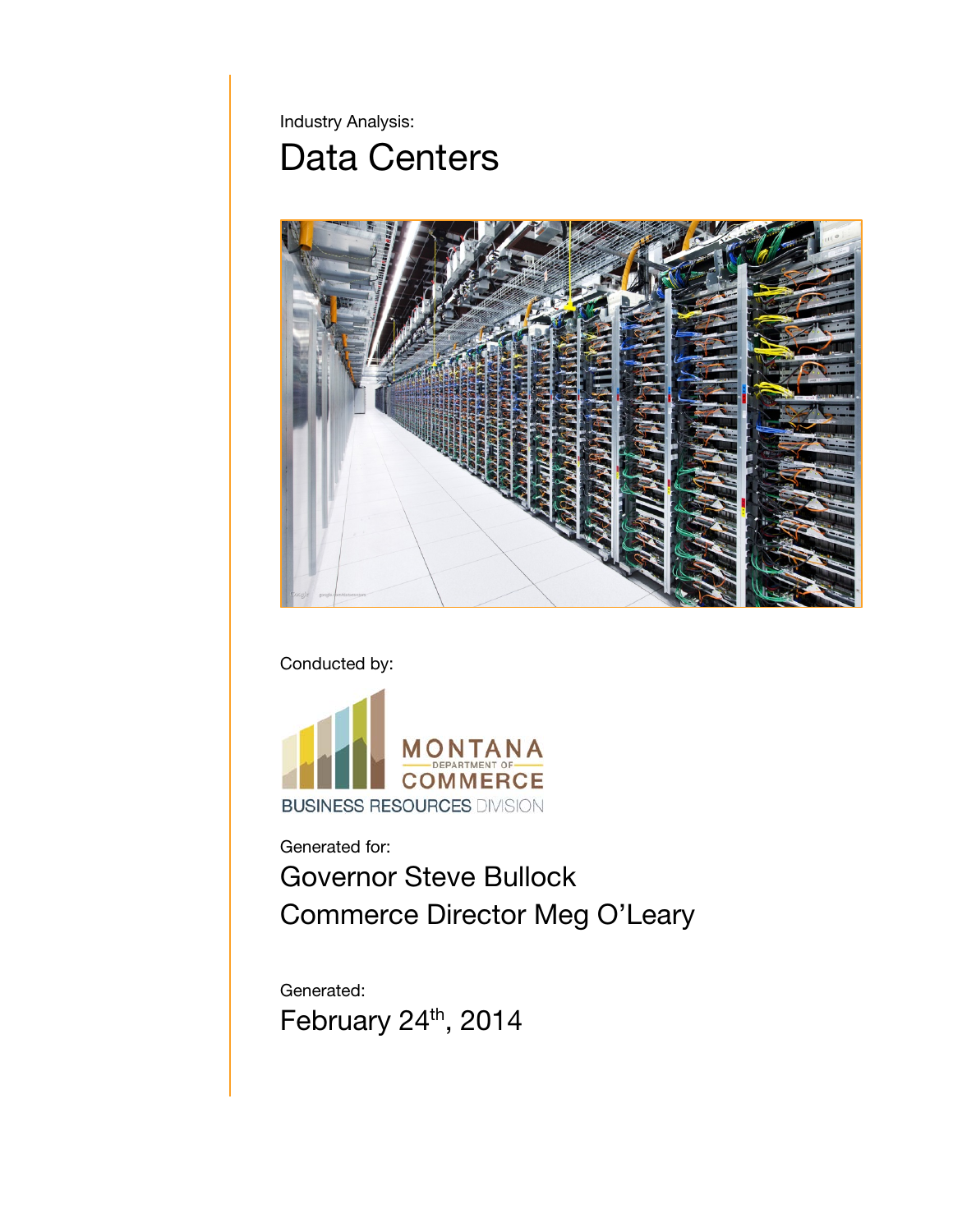# Contents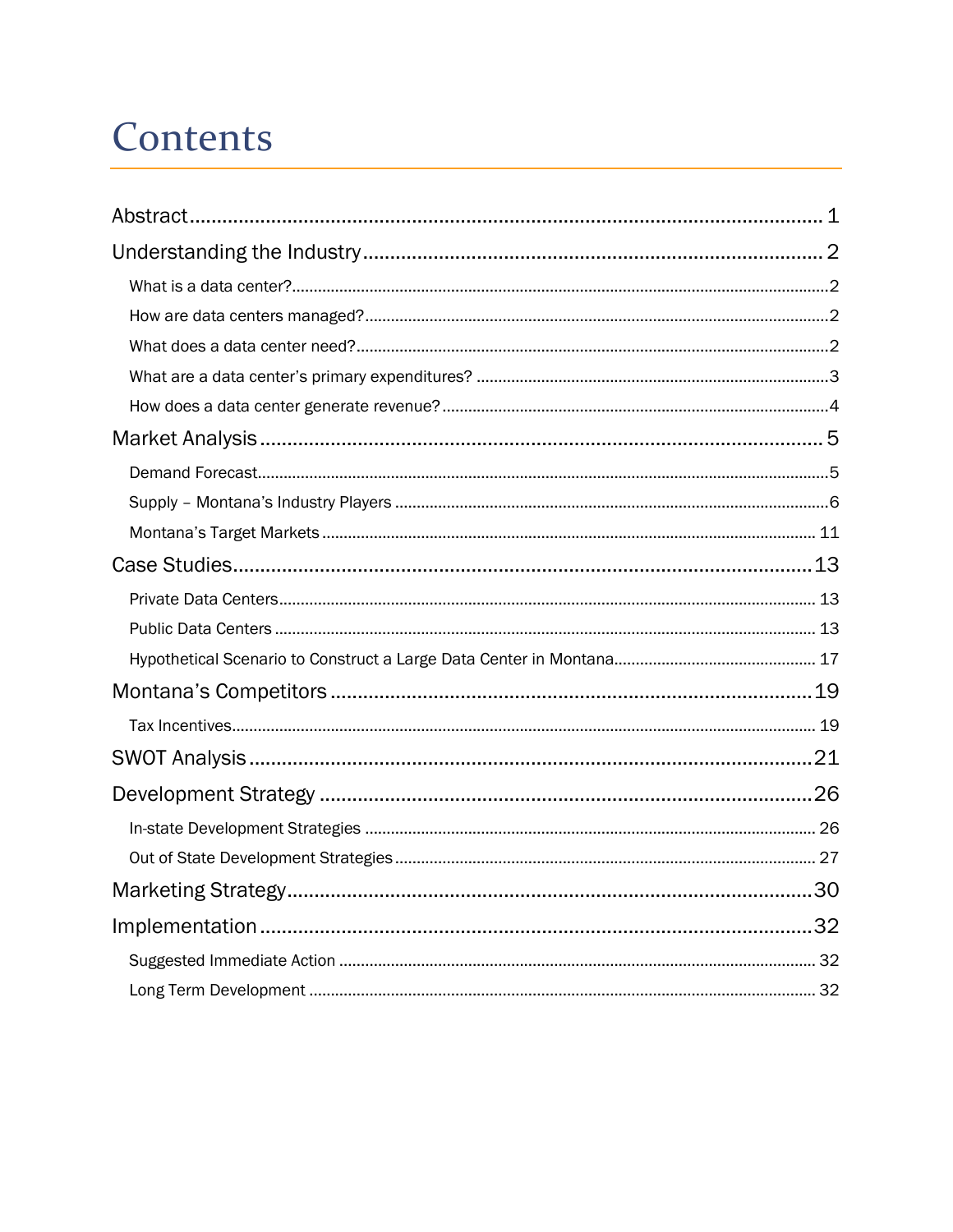# <span id="page-2-0"></span>Abstract

This report analyzes Montana's current data center industry assets and the state's ability to further develop this growing industry. Our Regions businesses are following market trends and have been using or plan to use third parties service providers for more of their IT compute and data storage needs. Many SMB's find cloud offerings and help from Managed Service Providers to be a cost effective way to conduct business while keeping IT spending in check. Midlevel Enterprises understand the benefits of collocating their IT Environments to be more cost effective while mitigating risk and to provide better service as opposed to in-house operations. In Montana, there are a surprising number of businesses currently using out of state data management services; they were either in need of these services some time ago or simply were not aware of our ability to service their needs in state. These businesses provide a strong market for data centers, cloud providers and technical services within the state. Some businesses however, are not yet comfortable having their hardware, IT personnel, and data off-site, This market is sure to increase as business owners gain trust in local service providers; this report outlines avenues to encourage such in-state development.

Montana's climate is low risk for natural disasters and other hazards and has a favorable tax environment. This makes Montana a feasible location for large, single tenant data centers. Companies that generate vast amounts of data have the need to build very large, efficient data centers. While Montana has some qualities that are attractive (no sales tax, available land, etc.) to these types of developments, the industry has also identified some weaknesses (lack of data management trained workforce, etc.) that the state must work to overcome in order to be a top competitor for these large installations. This report outlines possible avenues to increase the state's attractiveness to data center development.

This report provides a basic analysis of the data center industry and its potential for growth in the state. The information gathered here is intended to allow the Governor, the Chief Business Development Officer, and the Director of the Department of Commerce to determine which state efforts should be pursued to expand this industry in the State of Montana.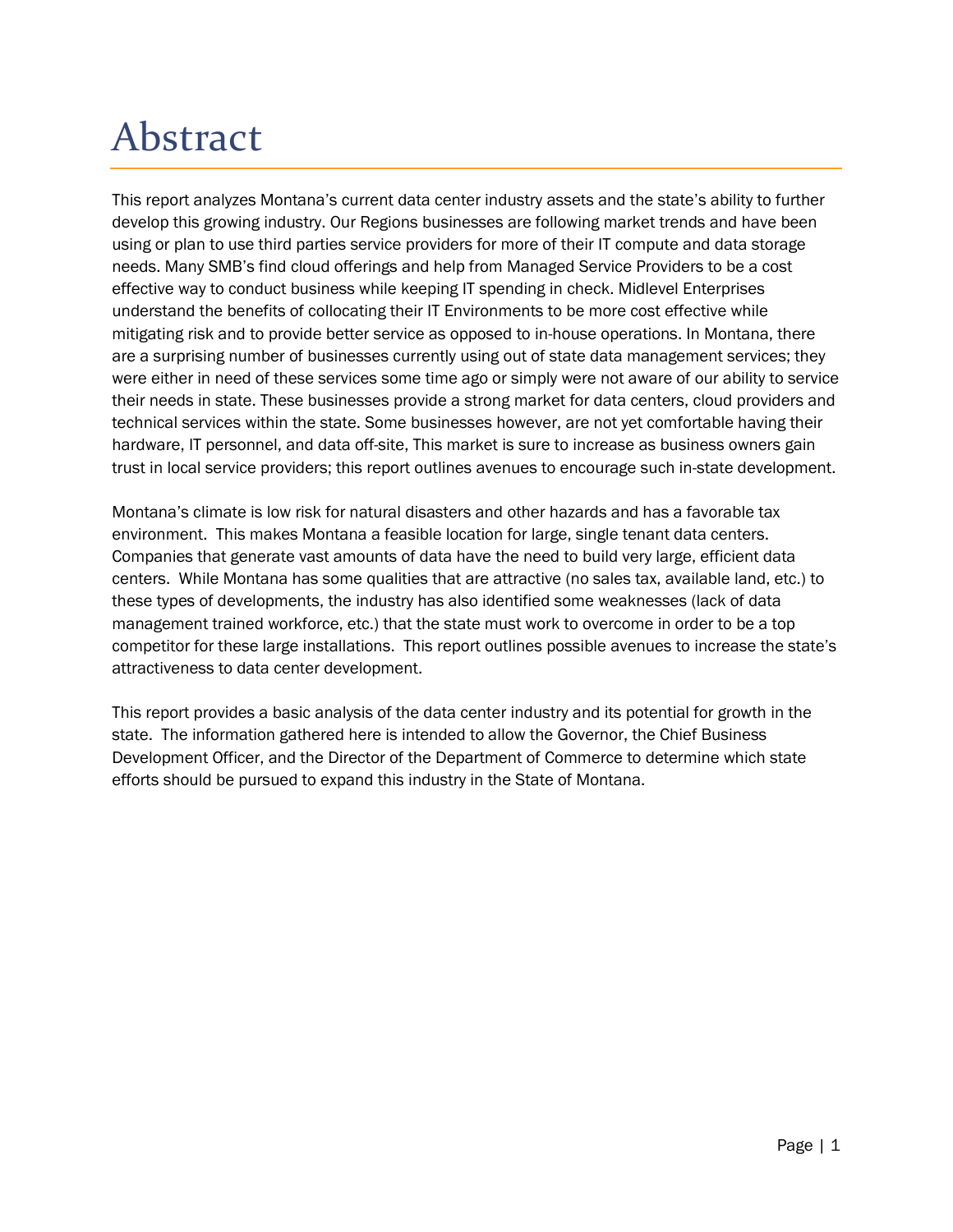# <span id="page-3-0"></span>Understanding the Industry

## <span id="page-3-1"></span>**What is a data center?**

Known as the server farm or the computer room, the data center is where the majority of an enterprise's servers and storage are located, operated and managed. There are four primary components to a data center:

- *White space*: This typically refers to the usable raised floor environment measured in square feet.
- *Support infrastructure*: This refers to the additional space and equipment required to support data center operations (power transformers, cooling units, backup generators, etc.)
- *IT equipment*: This includes the racks, cabling, servers, storage, management systems and network gear required to deliver computing services to the organization.
- *Operations*: The operations staff assures that the systems (both IT and infrastructure) are properly operated, maintained, upgraded and repaired when necessary.

## <span id="page-3-2"></span>**How are data centers managed?**

Operating a data center at peak efficiency and reliability requires the combined efforts of facilities and IT. The management of IT and data center facilities are often outsourced to third party companies that specialize in the monitoring, maintenance and remediation of systems and facilities on a shared services basis.

- *IT systems*: Servers, storage and network devices must be properly maintained and upgraded. This includes things like operating systems, security patches, applications and system resources (memory, storage and CPU).
- *Facilities infrastructure*: All the supporting systems in a data center face heavy loads and must be properly maintained to continue operating satisfactorily. These systems include cooling, humidification, air handling, power distribution, backup power generation and much more.
- *Monitoring*: When a device, connection or application fails, it can take down mission critical operations. Ensuring maximum uptime requires 24/7 monitoring of the applications, systems and key connections involved in all of an enterprises various workflows.
- *Building Management System*: For larger data centers, the building management system (BMS) will allow for constant and centralized monitoring of the facility, including temperature, humidity, power and cooling.

# <span id="page-3-3"></span>**What does a data center need?**

In order to operate a data center must have three primary elements: affordable, reliable power, a safe environment, and good connectivity to the internet. Each of these elements revolves around a business model that cannot afford lapses in service, or downtime. The average reported incident in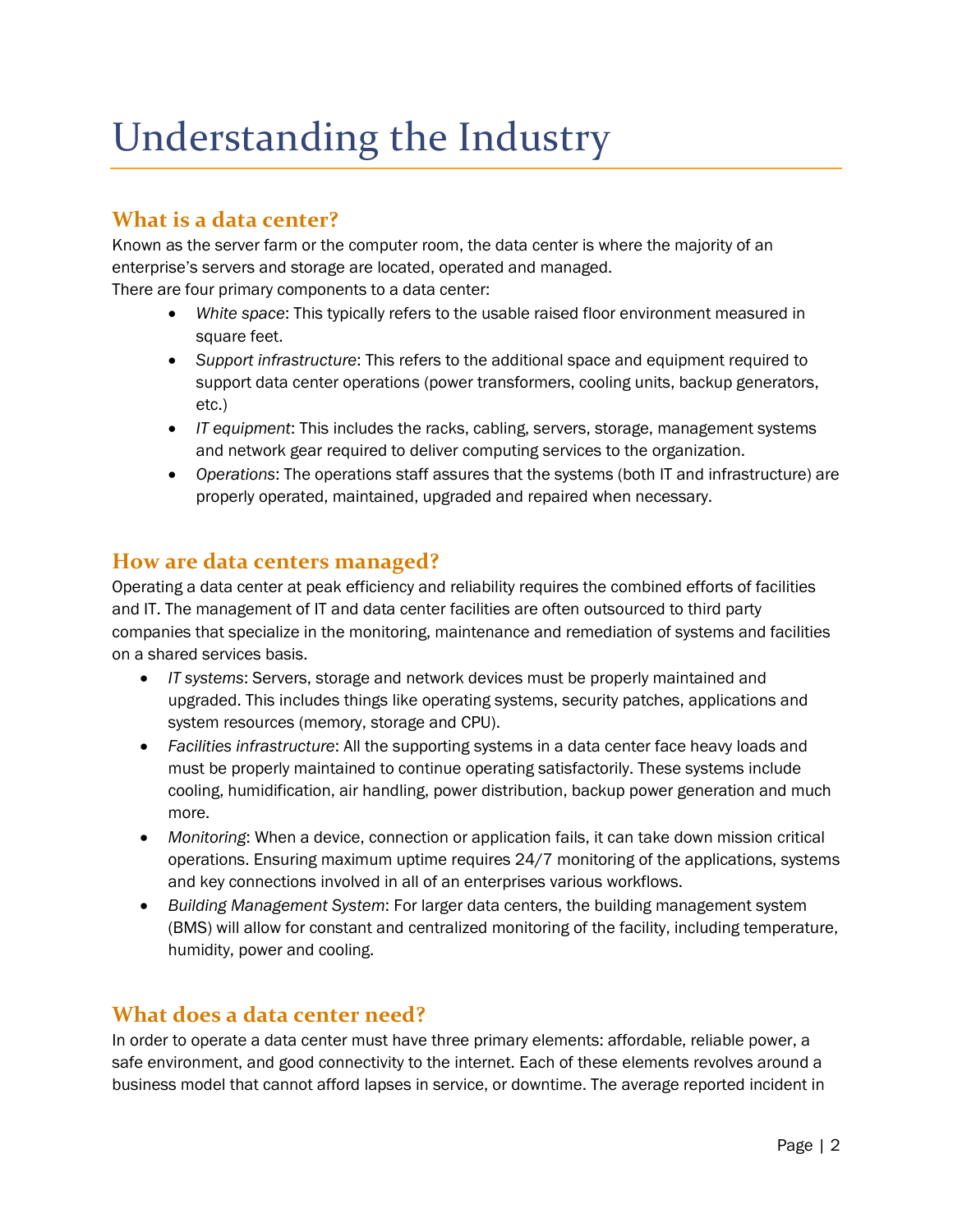downtime as reported in a study conducted by Ponemon Institute<sup>[1](#page-4-1)</sup> was 86 minutes, resulting in average cost per incident of approximately \$690,200.

- *Affordable, reliable power*: A data center consumes a lot of power to operate IT equipment and to manage the facility, primarily cooling the IT equipment; Google's most recent Oregon data center has a 37 megawatt load, consuming as much power as 27,400 homes. Data centers must invest in redundant power supplies in order to avoid costly downtime. Access to multiple points of power or sections of the grid is ideal. Backup generators and ample amounts of fuel are also housed onsite should a complete failure of the grid occur.
- *A safe environment*: Locations that are adverse to natural disasters are ideal for data center locations. Avoiding events that may cause physical harm to the facility itself or interrupt connectivity to the internet or power supply reduces risk of downtime. Cool and dry climates also provide benefits for keeping servers in optimal running condition by using ambient air as a resource for cooling; this also reduces the power costs associated with cooling a data center.
- *Connectivity to the internet*: Redundancy is also a benefit in internet connectivity. Data centers need a good fiber optic network that can quickly reach multiple markets. Having multiple network providers increases a data centers flexibility and access to markets.

## <span id="page-4-0"></span>**What are a data center's primary expenditures?**

Data centers are capital expensive facilities that make use of the most recent computing technologies. The company's finance group will be responsible for aligning near term vs. long term capital expenditures (CAPEX) to acquire or upgrade physical assets and operating expenses (OPEX) to run them with overall corporate financial operations (balance sheet and cash flow).

- *Construction*: Cost of land, power, public infrastructure, network connectivity, IT equipment, facility management equipment and personnel are all important factors in locating and constructing a data center. Cheap land and power are the company's primary CAPEX concerns in early development; however, other operational and maintenance activities greatly affect the bottom line over time.
- *Operations*: Power is a major draw on a data center's budget but intelligent design and construction of a data center can greatly increase efficiencies and decrease operational costs. This option may not always be available as some data centers must locate in urban areas where space is limited to build new, highly efficient facilities. Data center must operate 24/7/365; this requires constant IT and building management staffing however a relatively small workforce can operate a large data center.
- *Maintenance*: IT equipment is the primary expense in maintaining a data center. Typically, servers are replaced on a 1-2 year cycle. This ongoing expenditure makes state who have waived or do not carry a sales and use tax very attractive. Other maintenance on the facility is ongoing to ensure the reliability of the facility as a whole but does not affect the company's budget as severely as server rotations.

<span id="page-4-1"></span> <sup>1</sup> Appendix K or http://www.emersonnetworkpower.com/documents/en-

us/brands/liebert/documents/white%20papers/2013\_emerson\_data\_center\_cost\_downtime\_sl-24680.pdf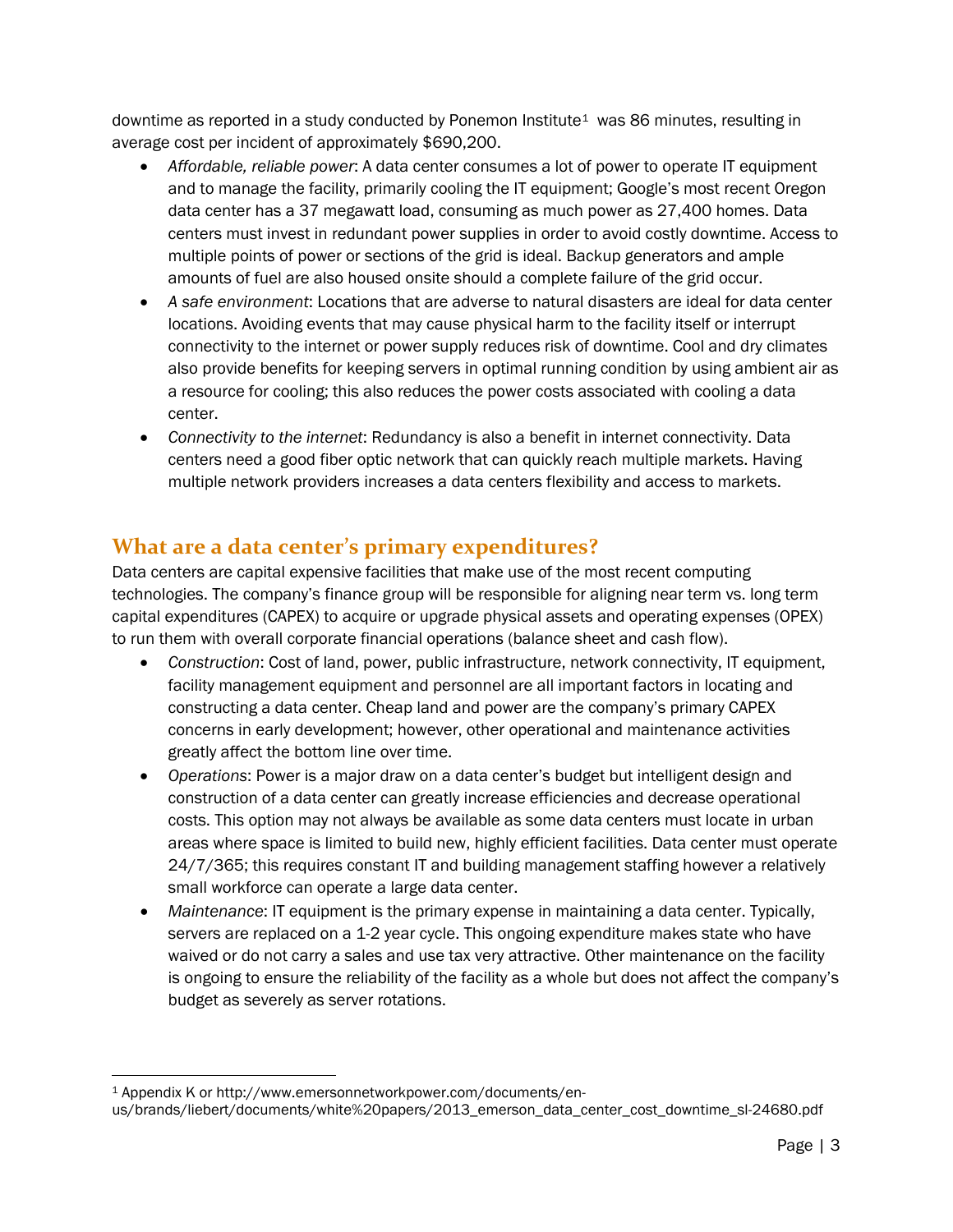## <span id="page-5-0"></span>**How does a data center generate revenue?**

Data centers can physically house data in servers that are owned or leased by an outside company. Recently, increased use of cloud technology has reduced costs for some companies by utilizing available storage throughout the internet.

- *Colocation*: This means a company houses their data in a space in a shared facility managed by an appropriate service provider, or data center.
- *Cloud computing*: The practice of leveraging shared computing and storage resources over the internet — and not just the physical infrastructure of a colocation provider — has been growing rapidly for certain niche-based applications. Cloud computing can offer compelling advantages in reducing startup costs, expenses and complexity, however it has significant quality-of-service, security and compliance concerns that to date have delayed full enterprisewide deployment.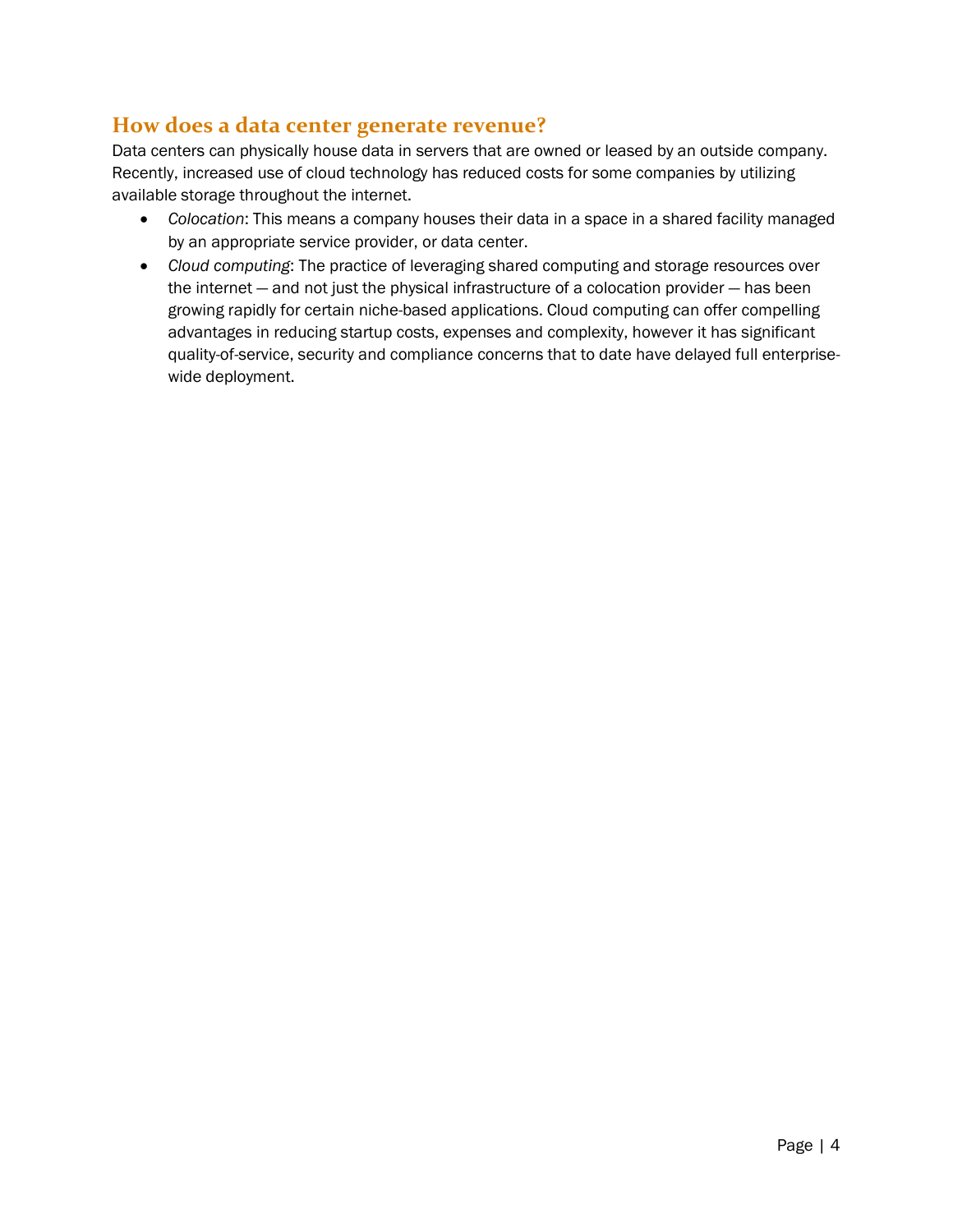# <span id="page-6-0"></span>Market Analysis

# <span id="page-6-1"></span>**Demand Forecast**

The following information analyzes current demand for the data center industry locally, regionally, nationally, and internationally.

Cisco Systems released a report in 2013[2](#page-6-2) forecasting the increase in global IP traffic and demand for data centers and cloud storage. The report suggests that the industry will have a need to process and house a dramatic increase in generated data by 2017. This need represents a significant business opportunity for Montana. Technology will certainly evolve, which will have an impact on how that processing will take place; whether in dedicated data centers or in the cloud in virtualized data centers. Montana can market its attributes as a prime physical location to store data attracting companies looking to expand their physical data footprint.

| Cisco Systems Forecast Analysis on Data Center<br>and Cloud Demand |              |              |          |  |
|--------------------------------------------------------------------|--------------|--------------|----------|--|
|                                                                    |              |              | %        |  |
|                                                                    | 2012         | 2017         | increase |  |
| Global data center IP traffic per<br>month                         | 214 exabytes | 644 exabytes | 201%     |  |
| Global cloud IP traffic per month                                  | 98 exabytes  | 443 exabytes | 352%     |  |
| Workloads on non-virtualized<br>traditional servers (millions)     | 1.7          | 2.3          | 35%      |  |
| Workloads on non-virtualized cloud<br>servers (millions)           | 6.5          | 16.7         | 157%     |  |

Furthermore, Bizjounal's article dated November 12, 2013 reports that Oracle is currently building four new data centers (two in Germany and two in Canada) expected to be operational in Q2 2014[3](#page-6-3). According to the article, these additions will give Oracle a total of 17 data centers worldwide. These current actions by Oracle would seem to be in sync with an outlook that more data processing is needed to handle expanding data generation in the marketplace.

Global data center IP traffic will nearly triple over the next 5 years – *Cisco Systems*

<span id="page-6-2"></span> <sup>2</sup> Appendix C

<span id="page-6-3"></span><sup>3</sup> [Bizjournal article link:](http://www.bizjournals.com/sanjose/news/2013/11/12/oracle-bringing-four-new-data-centers.html) http://www.bizjournals.com/sanjose/news/2013/11/12/oracle-bringing-four-newdata-centers.html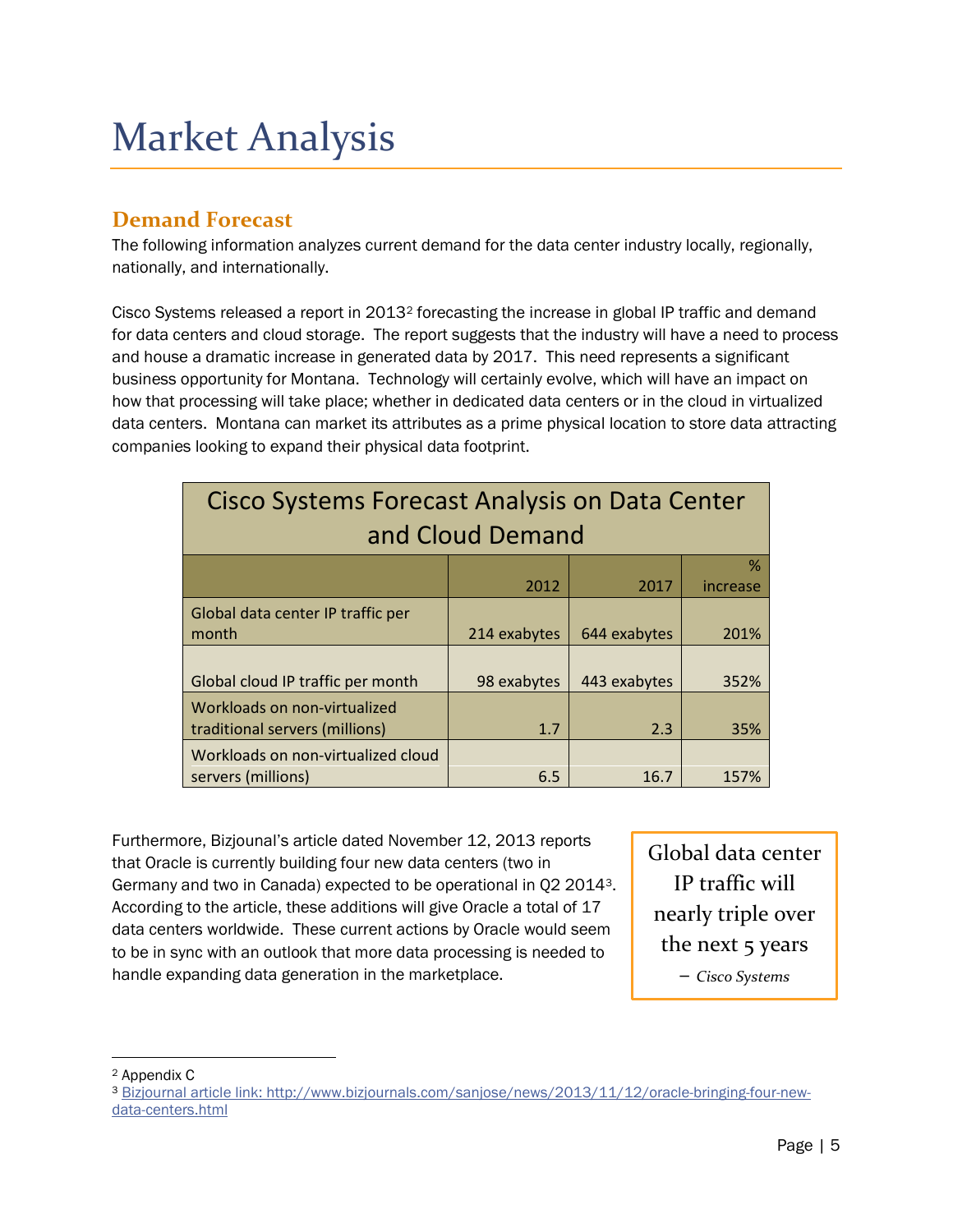According to Mike Ferrucci of Parsec Data Management in Billings, the existing private data centers in Montana are currently only 45% or less of their co-location capacity. This is due to improvements in technology, increased use of virtualization and the cloud, economic impacts of the recession, and businesses that have not yet moved their data offsite. Mike explained that Parsec provides two types of data management services; co-location services whereby Parsec leases cabinet space in its data center to companies that purchase and install in the leased space their own cabinets to manage their data. In short, Parsec leases space to install their customer's cabinets. Parsec's other data management service is one where Parsec owns and operates cabinet's with which it provides data management services. This is commonly referred to as "cloud' service. Not that many years ago colocation service was the predominant data center business model, but changes / improvements in technology are now driving more cloud based service options. Mike explains that there are markets for both co-location and cloud based services. For example, co-location service can still be tailored to better meet a customer's data management needs. Some companies simply want the data management control and the added security that co-location provides. Conversely, cloud based service can be a least cost data management option as customers simply pay a monthly data management fee without the capital outlay to purchase cabinets.

Opportunities exist to:

• Market the State of Montana Data Center's (SMDC) excess capacity to all public entities needing data center services (local governments, schools and universities, etc.), which currently are using other data service providers.

Existing in-state data centers are at 45% or less of available co-location capacity

• Market the existing in-state private data center capacity to current in-state businesses that may be using out-of-state facilities or struggling to manage their data in-house, for both colocation and cloud based data management services.

## <span id="page-7-0"></span>**Supply – Montana's Industry Players**

This section outlines the Montana businesses and public entities that represent our supply of data management services to the industry.

## **Regional/State Storage Providers**

#### **Parsec Data Management**

Parsec is a full service Tier III (see Appendix A for Tier 3 definition) qualified, commercial data center located on the Transtech Center campus in Billings.

#### **iConnect Montana**

iConnect operates a 47,000 square foot Tier II data center and a separate fiber hotel in Billings. The company also has fiber hotels (facilities that collect and route data but don't store it) located in Bozeman, Great Falls, Helena and Missoula.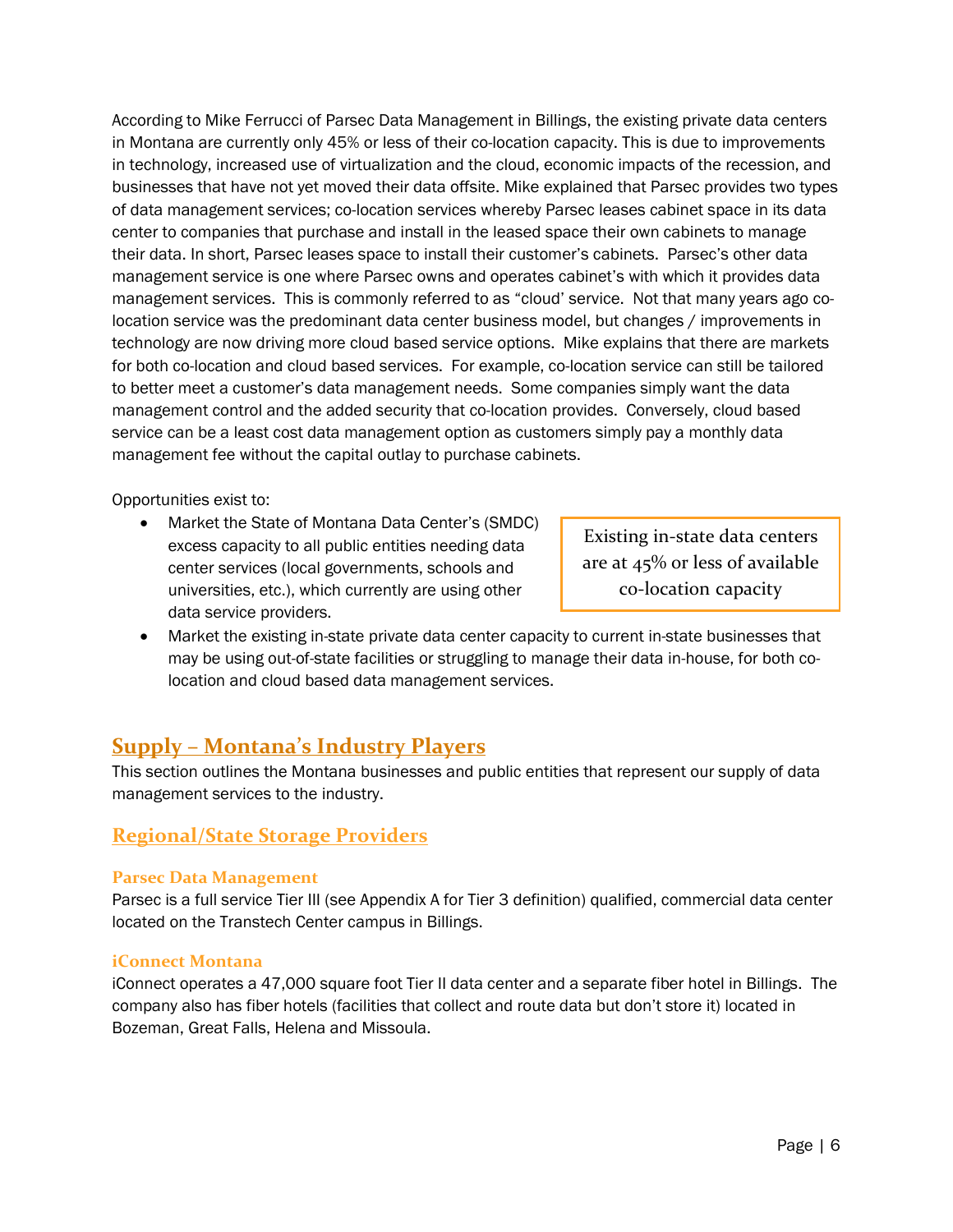#### **MontanaSky Networks**

Montana Sky Networks is a company providing data management services in the state and a recent [news story](http://www.dailyinterlake.com/news/local_montana/article_6f63eb84-5186-11e3-9458-0019bb2963f4.html)<sup>[4](#page-8-0)</sup> out of Kalispell reports on the development of a \$1.4 million regional data center by them at the former Vann's appliance building in Evergreen (Kalispell).

#### **Telco's**

The Montana Department of Administration's Information Technology Services Division (ITSD) indicates that several Montana telephone companies (Telco's) operate data centers in the state. A list of those is forthcoming.

#### **State of Montana Data Centers (SMDC)**

The State of Montana has invested in two data center locations, Miles City and Helena. These state of the art Tier 3 data centers house public data and by statute cannot compete with private industry.

### **Large Data Center Operators**

#### **Oracle**

Oracle, ranked 80th in the Fortune 500 with revenues of \$37.1 billion, employs 550 workers in Montana. In 2011 Oracle purchased RightNow Technologies located in Bozeman which had developed customer relation management software. Known as Oracle RightNow, the Bozeman business unit handles the accounting of Oracle's cloud related business. Oracle President Safra Catz stated at the recent Baucus Economic Development Summit in Butte that "We focus our

investment in cloud services in Montana." "Why Montana? It's really, really simple: employees are our company. There's been absolutely wonderful work done by Montana Tech and Montana State University (graduates). I will tell you that those people are running our groups."[5](#page-8-1) Oracle's presence in Montana makes them an obvious target for the state to attract further large investment into data storage in the state. At present, the company operates 13 large data storage facilities world- wide with four more under construction.

There's been absolutely wonderful work done by Montana Tech and Montana State University (graduates). – *Oracle President, Safra Catz*

#### **Sabey Corporation**

Seattle based Sabey Corporation is a major national data center player with Montana connections. According to its website, Sabey Data Centers is one of the oldest and largest privately-owned multitenant data center operator/developers in the world.[6](#page-8-2) 

The website states:

Sabey Data Centers grew out of Sabey Corporation's forty year history as a designer, builder and operator for leading innovators of the day: Boeing Electronics' clean rooms, ADP's first data center, McCaw Cellular's first cell phone switches, and Exodus Communications, provider of the world's first internet colocation services —all were breaking new ground in

<span id="page-8-0"></span> <sup>4</sup> Daily Interlake Article: http://www.dailyinterlake.com/news/local\_montana/article\_6f63eb84-5186-11e3- 9458-0019bb2963f4.html

<span id="page-8-1"></span><sup>5</sup> Catz, Safra September 17th, 2013 at the Montana Economic Development Summit in Butte, MT

<span id="page-8-2"></span><sup>6</sup> http://sabeydatacenters.com/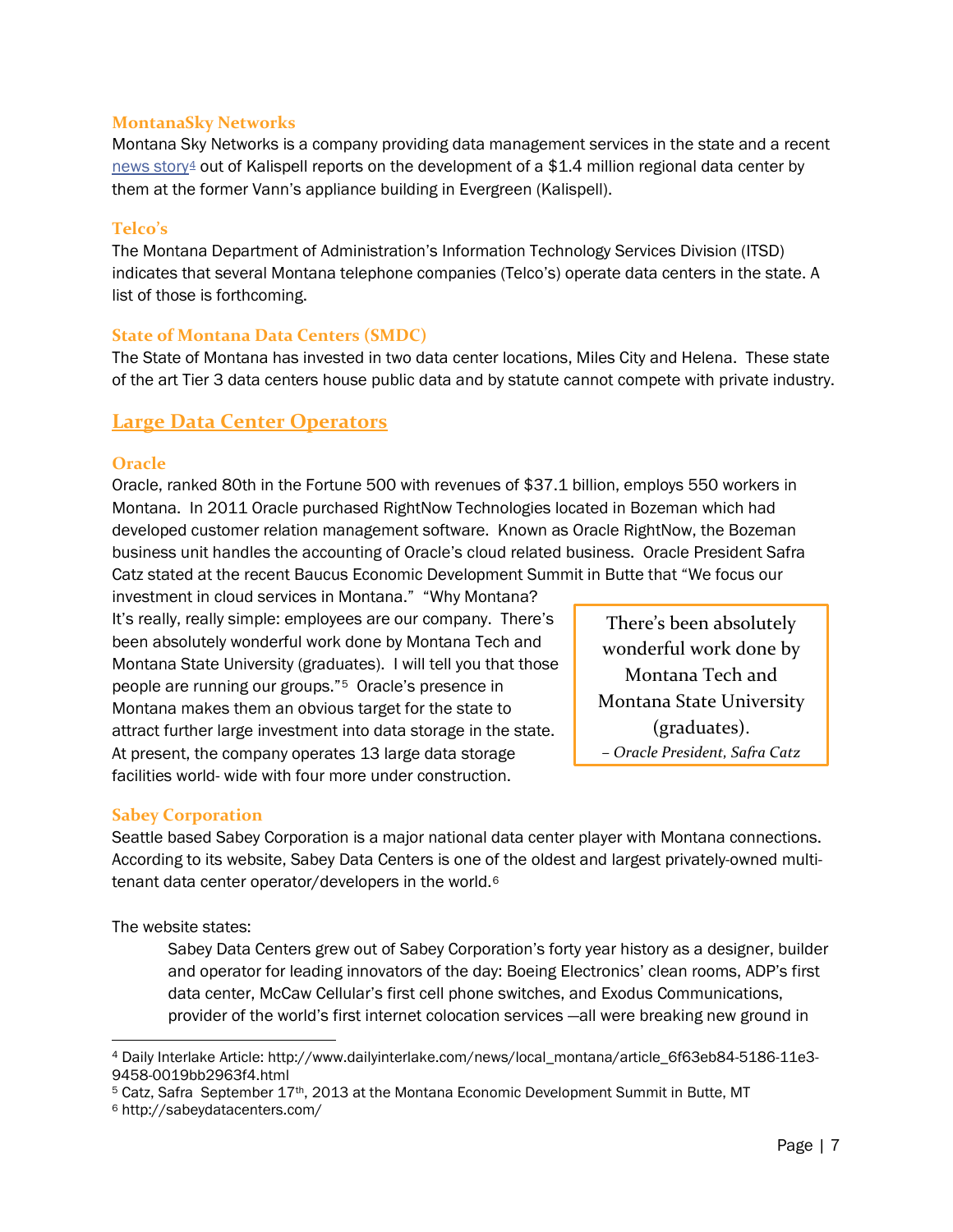industries of world-wide importance. Today, that trend continues both through real estate development and investment with a particular focus on high performance data centers, healthcare & life science research and communications. From IT efficiencies and technology platforms dedicated to solving some of the hardest problems facing health care and life science, Dave (Sabey) is passionate about promoting ideas that positively change the world.

Dave Sabey is a part-time resident of Montana and owns a home in the Flathead Valley. The Schweitzer Administration met with him in 2007 to discuss the prospects for data center development. Tom Kaiserski in 2012 had further discussions with Dave Sabey concerning the potential for large data center development in Montana. Sabey is connected with Providence Health and Services, which is one of Montana's largest health care providers.

#### From Providence's website:

With more than 40 clinics, two hospitals and over 2,000 employees statewide, our health and services organizations work together to provide quality care to those in need. We continue to honor and live by a commitment to compassionate service that the Sisters of Providence began more than 155 years ago. Montana is part of our five-state network, which also serves Alaska, Oregon, Washington and California.

Alex Philp's company TerraEchos, an off-shoot of GCS Research that is developing big data analytics technology in Missoula, advises Providence on its data management needs.

While Sabey has good connections to large data center operators, we also note that Montana based CTA Architects and Engineers is a conduit into Dell. CTA has designed multiple data centers for the large computer manufacturer to manage and store its data.<sup>[7](#page-9-0)</sup>

### **National Network Providers**

Access to the Internet is obviously necessary to operating any size data center. Our research indicates Montana has generally easy access to all North American network providers. Our research

further indicates that the network in Montana has low latency which means data moves fast.[8](#page-9-1) Almost every major Tier 1 carrier runs along the I-90 corridor from Seattle to Chicago. Among these carriers are BT/Century Link, Intergra Telecom, Level 3, Sprint and Zayo. Tier 1 carriers offer fast internet connectivity (1+ Gbps), use diverse connections to different central offices, perform network maintenance which does not impact



<span id="page-9-0"></span> <sup>7</sup> http://www.ctagroup.com/

<span id="page-9-1"></span><sup>8</sup> Appendix G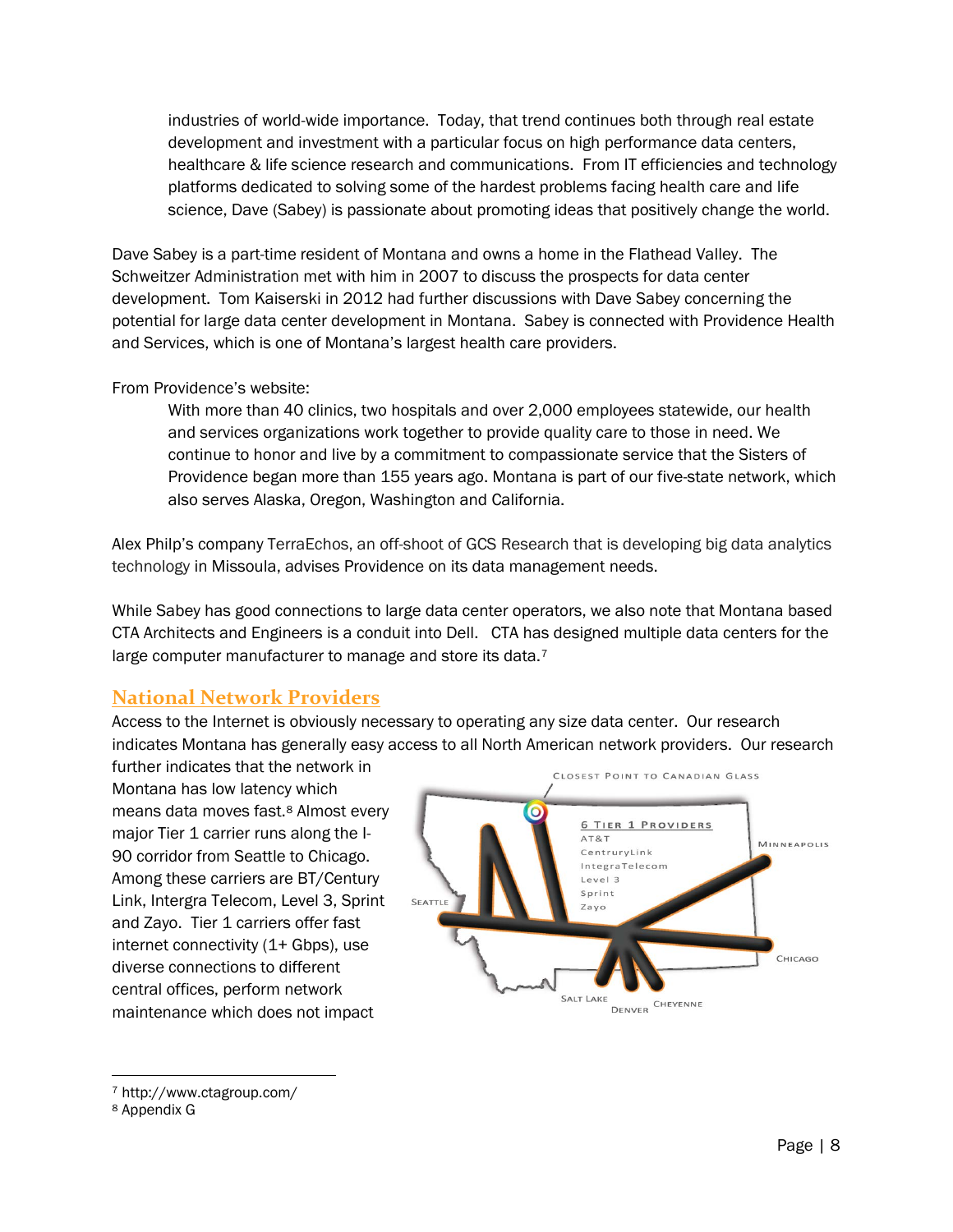customers and have a substantial national footprint and backbone. In addition, Montana has a major US/Canada crossing located in Cut Bank.

Russ Fletcher recently ran an article claiming network problems inhibit information technology business development in Montana. Mike Ferrucci refutes that, stating that Montana's network is adequate and he talks to Russ often and in this regard they have agreed to disagree. Other evidence that Montana has adequate network access could be gleaned from Greg Gianforte's recent public comments that IT companies can succeed all across Montana as well as his success developing his Bozeman business purchased and now operated as Oracle RightNow. In a recent meeting we had with ITSD the staff there confirms that Montana has adequate network facilities. ITSD claims that sometimes it takes effort to sort through fragmented network ownership to get adequate service but it can be done.

Our research indicates that detailed maps showing network locations are not available; our understanding (largely from discussion with ITSD and Mike Ferrucci) is that this type of information is closely held by network providers to retain competetive advantages.

## **Regional/State Network Providers**

A host of small providers operate in Montana including Blackfoot Telecommunications Group, VisionNet, Cutthroat Communications, Speed Connect, Mammoth Networks, Montana Internet Corporation, RTC, and Opticom. Mike Ferrucci of Parsec explained that the fiber capacity in the state gets better every year because of better equipment and better engineering. However, he emphasized that the entities that own or lease fiber make others pay a premium to use it and because of fragmented fiber ownership, it's costly for data to go from point A to point B. Rural Telco's, Incumbents (CenturyLink), and wholesale providers like Zayo are all Network Providers

### **Montana Workforce**

#### **Current Workforce**

According to the US Bureau of Labor Statistics Montana's employment in data processing, hosting and related services has fluctuated over the past twelve years. Explanations for the rise and fall of employment can be attributed to changes in technology, in-state developments, recessionary conditions, and loss of workforce to other markets. The data also shows the number of establishments (employers) has fluctuated as well, likely for

Montana has generally easy access to all North American network providers.

the same reasons. Annual pay increased steadily in this employment sector however, increasing over \$22,000 not adjusting for inflation, a 77% increase in salary since 2001.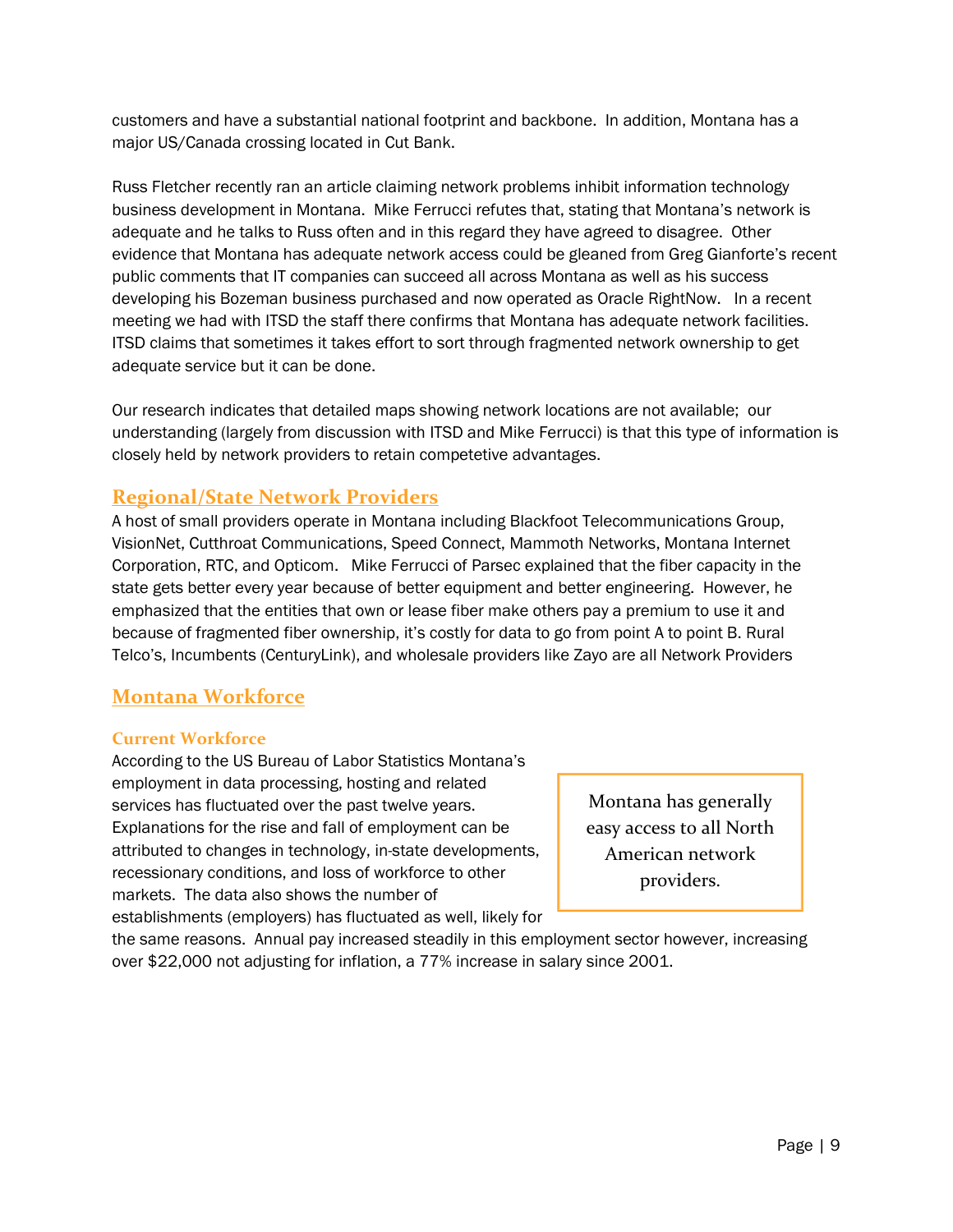| Montana Private Industry Employment Statistics, 2001 - 2012<br>Data Processing, Hosting, & Related Services (NAICS 518210) |                                                                                        |                                           |                            |                               |                              |  |
|----------------------------------------------------------------------------------------------------------------------------|----------------------------------------------------------------------------------------|-------------------------------------------|----------------------------|-------------------------------|------------------------------|--|
| Year                                                                                                                       | <b>All</b><br><b>Employees</b>                                                         | <b>Number of</b><br><b>Establishments</b> | <b>Total Wages</b><br>Paid | Average<br><b>Weekly Wage</b> | Average<br><b>Annual Pay</b> |  |
| 2001                                                                                                                       | 625                                                                                    | 84                                        | \$18,159,000               | \$559                         | \$29,074                     |  |
| 2002                                                                                                                       | 645                                                                                    | 99                                        | \$19,694,000               | \$587                         | \$30,529                     |  |
| 2003                                                                                                                       | 673                                                                                    | 108                                       | \$22,460,000               | \$641                         | \$33,356                     |  |
| 2004                                                                                                                       | 770                                                                                    | 111                                       | \$32,330,000               | \$807                         | \$41,969                     |  |
| 2005                                                                                                                       | 727                                                                                    | 96                                        | \$29,368,000               | \$777                         | \$40,424                     |  |
| 2006                                                                                                                       | 677                                                                                    | 104                                       | \$27,804,000               | \$790                         | \$41,079                     |  |
| 2007                                                                                                                       | 522                                                                                    | 66                                        | \$25,115,000               | \$926                         | \$48,159                     |  |
| 2008                                                                                                                       | 539                                                                                    | 71                                        | \$27,209,000               | \$970                         | \$50,456                     |  |
| 2009                                                                                                                       | 634                                                                                    | 70                                        | \$31,667,000               | \$961                         | \$49,982                     |  |
| 2010                                                                                                                       | 784                                                                                    | 64                                        | \$40,486,000               | \$993                         | \$51,629                     |  |
| 2011                                                                                                                       | 526                                                                                    | 63                                        | \$25,977,000               | \$950                         | \$49,417                     |  |
| 2012                                                                                                                       | 503                                                                                    | 67                                        | \$25,866,000               | \$988                         | \$51,397                     |  |
| Source: US Bureau of Labor Statistics - Quarterly Census of Employment & Wages (QCEW)                                      |                                                                                        |                                           |                            |                               |                              |  |
|                                                                                                                            | Compiled $1/10/2014$ by the Census & Economic Information Center, MT Dept. of Commerce |                                           |                            |                               |                              |  |

Regional comparisons show that Montana's workforce lags well behind the pacific states but competes with Wyoming and North Dakota.

| <b>Regional Comparisons (2012)</b> |                         |                                           |                            |                               |                                     |
|------------------------------------|-------------------------|-------------------------------------------|----------------------------|-------------------------------|-------------------------------------|
|                                    | All<br><b>Employees</b> | <b>Number of</b><br><b>Establishments</b> | <b>Total Wages</b><br>Paid | Average<br><b>Weekly Wage</b> | <b>Average</b><br><b>Annual Pay</b> |
| California                         | 20,402                  | 1,073                                     | \$2,511,474,000            | \$2,367                       | \$123,098                           |
| Washington                         | 5,025                   | 339                                       | \$367,890,000              | \$1,408                       | \$73,214                            |
| Oregon                             | 3,668                   | 262                                       | \$336,709,000              | \$1,765                       | \$91,805                            |
| N. Dakota                          | 722                     | 27                                        | \$28,824,000               | \$768                         | \$39,940                            |
| Montana                            | 503                     | 67                                        | \$25,866,000               | \$988                         | \$51,397                            |
| Wyoming                            | 151                     | 27                                        | \$8,268,000                | \$1,051                       | \$54,631                            |

#### **Future Workforce**

Montana has 81 degree programs and accreditations in studies applicable to the IT and data center industry, from certificates to doctorates. Private industry also offers a number of training programs, certificates, and accreditations to advance Montana's workforce; as demand requires vendors like Cisco, HP, and IBM can help facilitate/sponsor workforce events and training. Graduates in these studies often leave Montana for better job markets in the IT sector resulting in a low supply of data center qualified employees. Lack of an industry presence in the state has also resulted in curriculum that may not fit industry's needs and exporting of data center qualified workers. However, Oracle RightNow in Bozeman has reported that graduates they have employed from Montana Tech and Montana State University have done an excellent job and are in management positions. Opportunity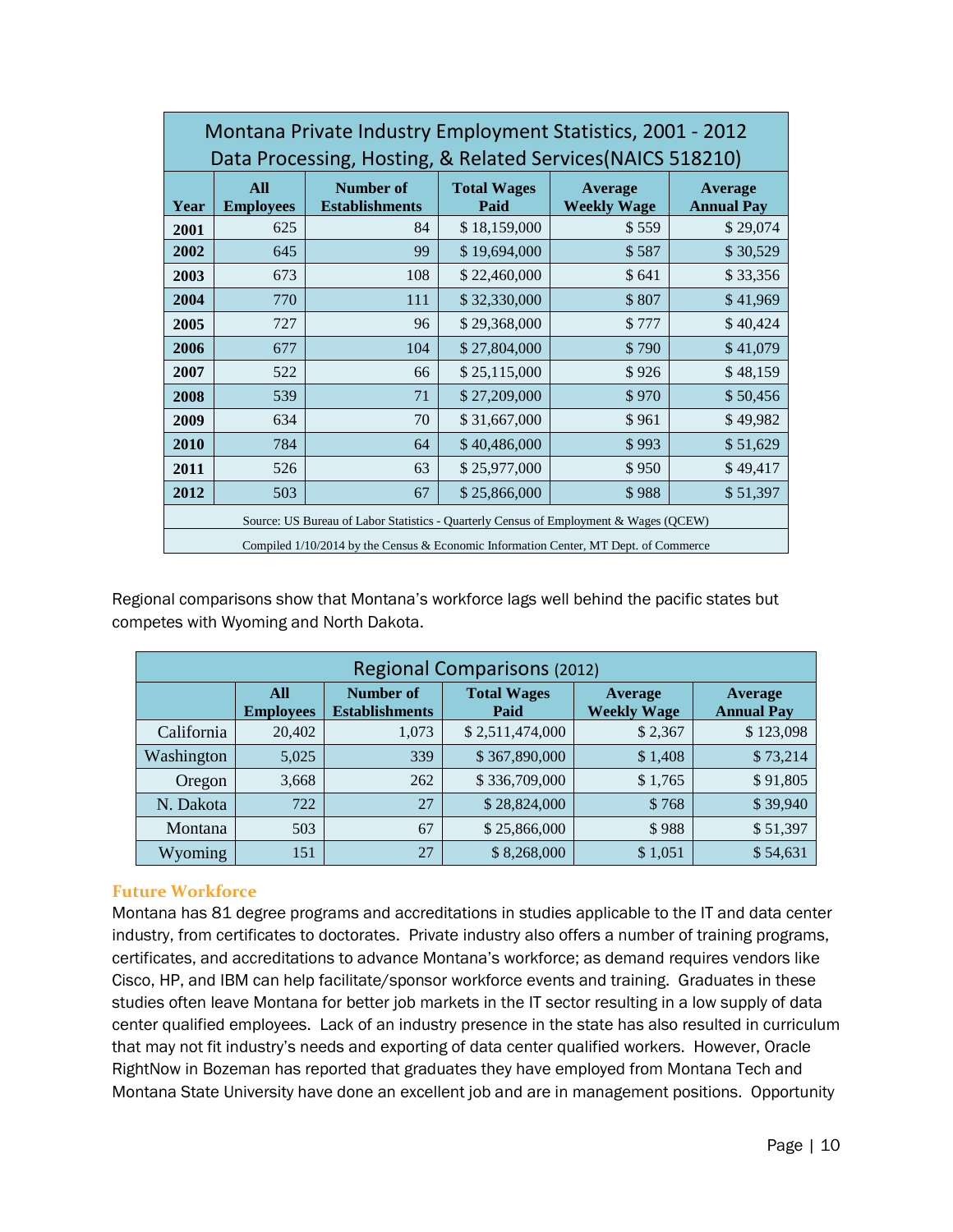exists for Montana's university system to tailor curriculum to the data center industry's needs aiming to increase economic activity and investment by the industry in-state.

## <span id="page-12-0"></span>**Montana's Target Markets**

This section analyzes Montana's best suited target markets for development within the industry.

The target market for Montana's efforts to attract data center investment involves both those companies that produce data like financial institutions and those companies that provide data storage and management services like iConnect. Given current market conditions and available capacity within Montana's existing data centers, the state's initial target should be those companies that generate data. Developing this segment of the industry will increase the customer base for network providers allowing for increased investment within Montana's network while creating a stronger market for data centers in the state.

### **Data Generators**

There are a variety of businesses that generate data that Montana can target its marketing efforts toward:

Midlevel data generators

• Midlevel date generators are companies that generate a fair amount of data through their business but not enough to justify building a data center for their own needs. Financial institutions, hospitals, universities, government, and others entities make up the bulk of this market. While they do not generate the largest amount of data in the market, they represent insubstantial portion of the marketplace. Every day more and more of these businesses are choosing to contract out their data and IT services.

Immediate access data generators

• Some companies are required to spread their data regionally in order for a user to rapidly access their data on the network. A prime example of this type of company in Montana is Charter Communications. A recent addition to the state's business community, Charter stores a significant amount of data for its customers who utilize digital video recording (DVR). Customer satisfaction decreases when streaming data (a customer's recorded program) is interrupted likely due to network latency. Locating Charter's data closer to its customer base/network users decreases these disruptions. Charter is currently looking to locate approximately 40 cabinets in the mountain states region.

Single tenant data centers

• Data giants such as Facebook, Microsoft and Oracle are companies that not only conduct business which generates enormous amounts of data, but also construct large data centers to handle the data management needs of their own business operations. As noted previously in this document, Oracle is currently building 4 new large data centers, two in Canada and two in Germany. Attraction of these types of data generators would not make use of the state's existing, underutilized data storage facilities but would spur significant network use and development, putting Montana on the map as a data center location.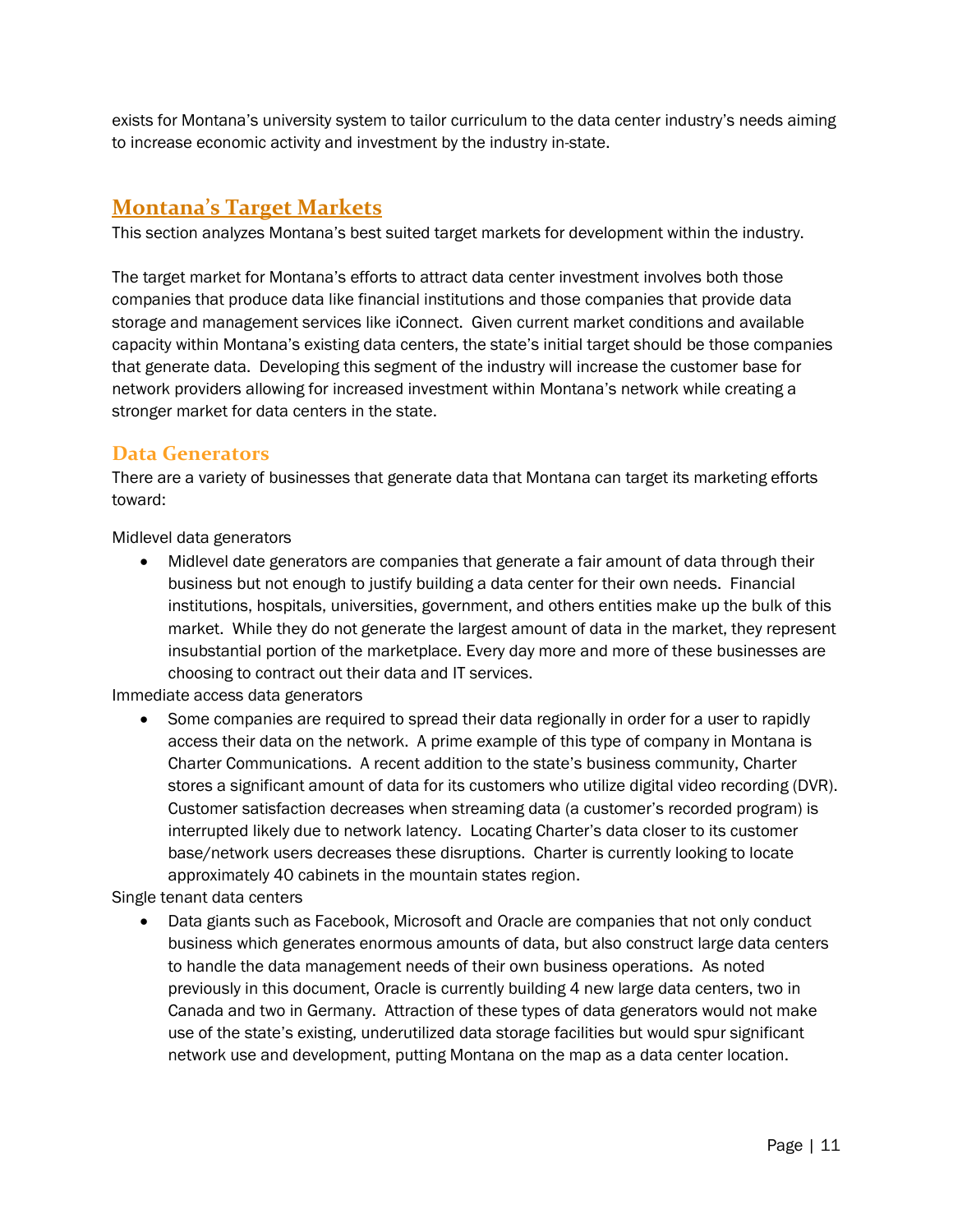## **Data Managers**

Multi-tenant data centers

- This segment includes companies like Parsec and iConnect that operate smaller regional data centers providing data management services to companies that generate significant quantities of data but not enough to warrant owning and operating a single tenant data center.
- Companies like Sabey Corporation that develop large multi-tenant data centers marketed toward larger data generators are also considered data managers.

Single tenant data centers

• Companies that develop data centers to meet their own storage demands will find Montana as a welcoming location with its favorable business climate, safe environment, and unsurpassed quality of life. Microsoft's new data center strategy (noted in footnote 8) is a hybrid single/multi-tenant development. Microsoft is building state of the art data centers where land and power are cheap. When Microsoft builds a large data center they will sequester space for companies they work very closely with and may eventually acquire. The company will then lease third party space, usually in Fiber Hotels, where they may need to interconnect such as in a network exchange (POP) located in every major US city

> Microsoft is pursuing a hybrid strategy in which it builds state-ofthe-art data centers in areas where land and power are cheap, and leases third-party wholesale space in key markets where it is expensive to build and operate large server farms.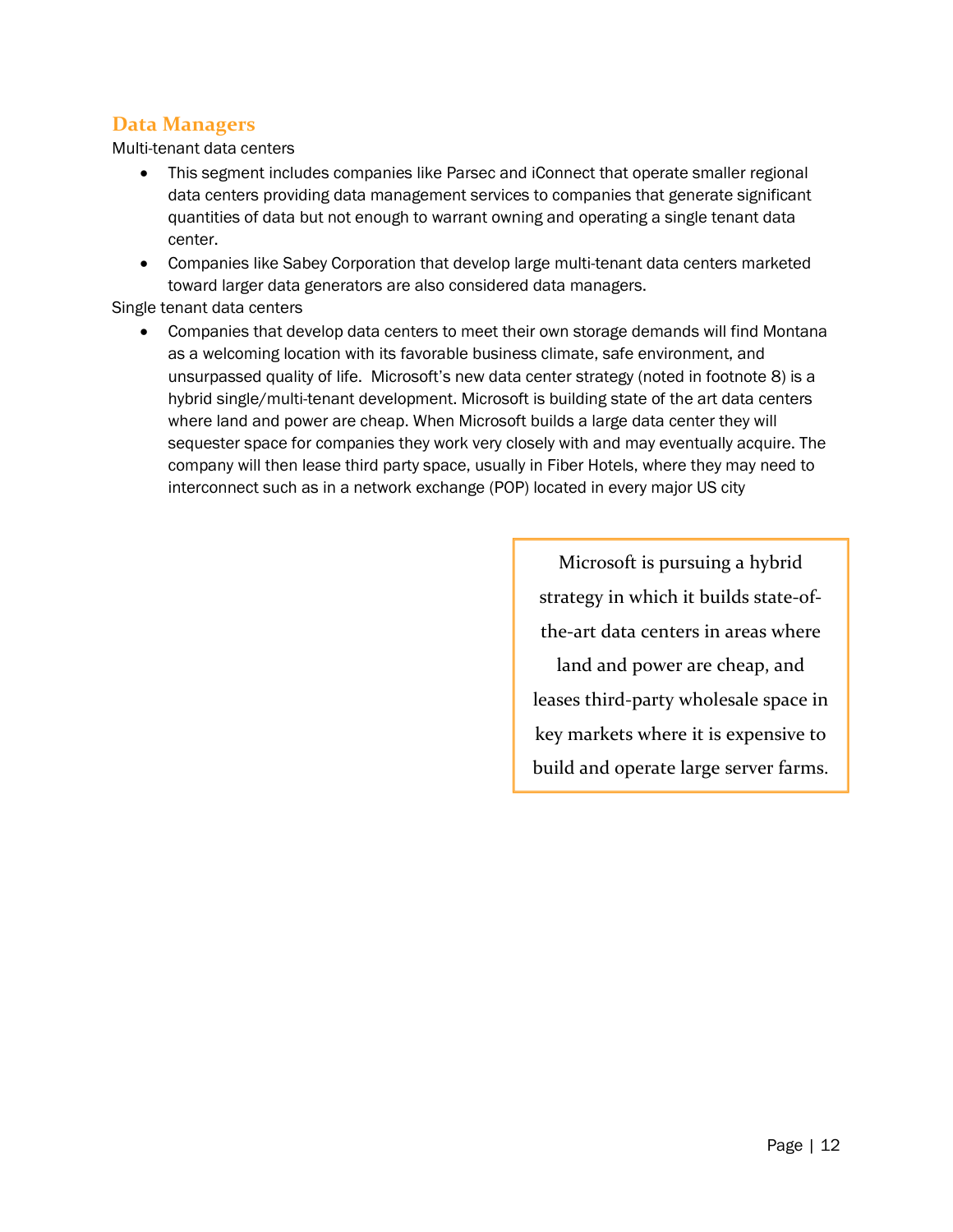# <span id="page-14-0"></span>Case Studies

This section focuses on the current operations of private and public data centers in Montana, network upgrade activities and the development of a hypothetical large data center.

## <span id="page-14-1"></span>**Private Data Centers**

Private data centers can have a large economic impact relative to their physical footprint. A standard rule of thumb in the industry in Montana is that 1 cabinet has approximately \$250,000 of capital equipment. The local taxes on a single cabinet are approximately \$2,000/year. A single cabinet requires a 20 square foot area. iConnect is a 50,000 square foot facility allowing for 2,500 cabinets meaning that when iConnect is running at full capacity they would pay approximately \$5 million in taxes annually.[9](#page-14-3)

### **Parsec Data Management**

Parsec is a tier 3, 10,000 square foot data center located in Billings, a national fiber optic network backbone and crossroads. Parsec serves midlevel data generators including First Interstate Bank, FiServe, Bell State Bank and Trust (North Dakota), Saba, several healthcare providers as well as many regional data generators. The company is currently operating at  $\sim$ 45% capacity, or 70 cabinets.[10](#page-14-4) Parsec's estimated gross annual revenue is \$2.1 million and employs 5 people.

### **iConnect**

iConnect is a tier 3, 24,000 square foot data center located in Billings. They serve Expedia/Hotwire, Live Journal, HughesNet, Eagle Roofing of Seattle, and other regional data generators. iConnect is currently operating at ~25% capacity.[11](#page-14-5) iConnect also operates 8 fiber hotels across the state and generates approximately \$4 million in annual gross revenue. The company employs 4 people to run there Montana operations.

### <span id="page-14-2"></span>**Public Data Centers**

Lead by state government, public institutions are beginning to invest in more efficient data storage.

### **State of Montana Data Centers (SMDC)**

In 2006 the State of Montana invested in two data center facilities to more efficiently and safely house the public's data. These facilities are located in Helena and Miles City. Authorized by the 2007 Legislature, the \$7.2 million data center in Helena was completed in 2010. SMDC Helena serves as the state's primary data storage location with disaster recovery (DR) services in Miles City. The Helena facility is currently operating at 38% of capacity; that number is down due to virtualization. The facility's efficiency and cost effectiveness increase as available capacity

<span id="page-14-3"></span> <sup>9</sup> Parsec Data management

<span id="page-14-4"></span><sup>&</sup>lt;sup>10</sup> Information provided by Mike Ferrucci, Business Development Director for Parsec Data Management

<span id="page-14-5"></span><sup>11</sup> iConnect website: http://www.iconnectmontana.com/index.php?pr=HOME\_PAGE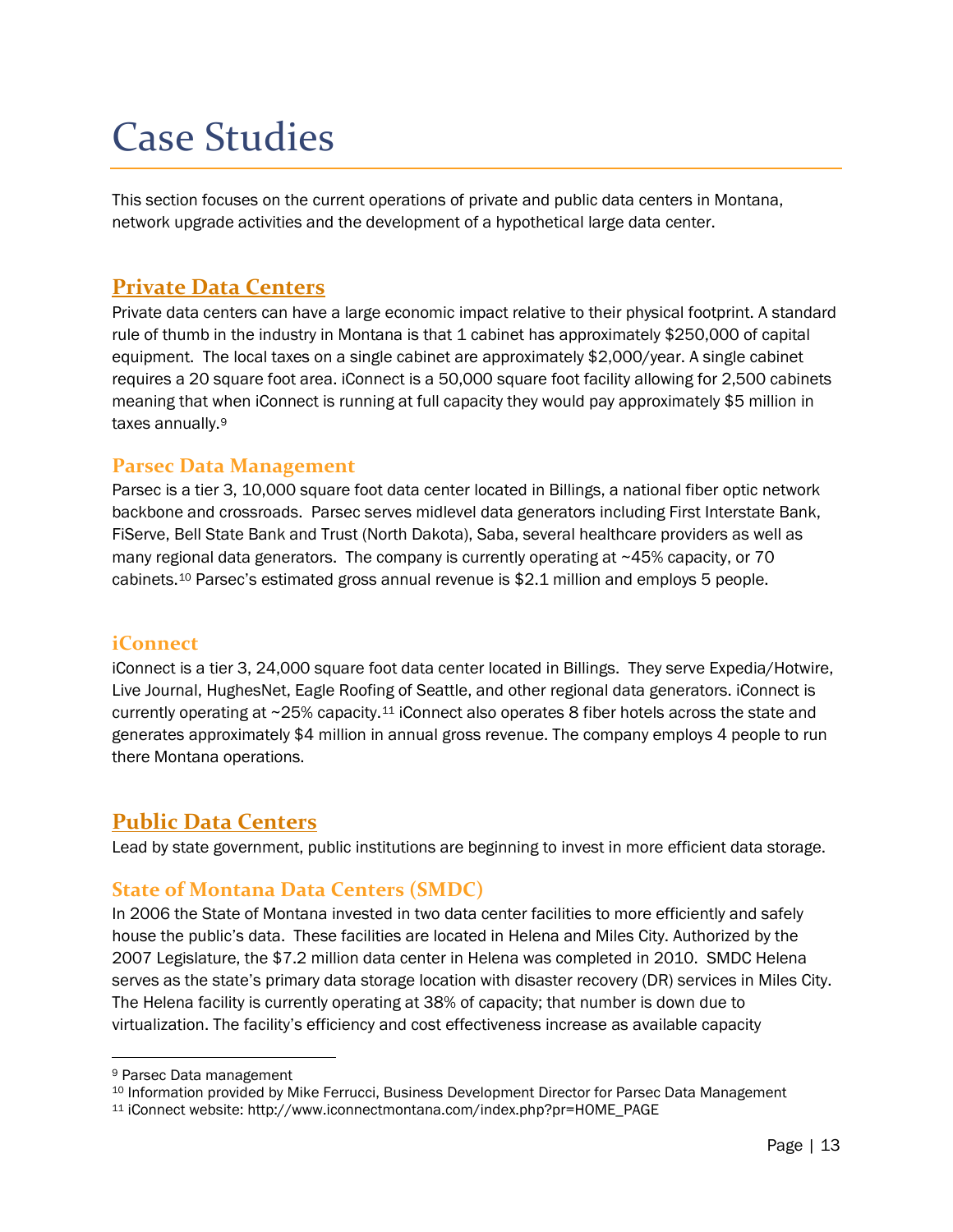decreases, building the case for full-use of the facility. The state facility currently saves the taxpayer approximately \$200,000/year.[12](#page-15-0)

SMDC Helena employs a rotational heat exchanger called a Kyoto Wheel which takes advantage of Montana's cool, dry climate to cool the servers and other IT equipment. This equipment has drastically reduced the cost of operations at the data center by reducing cooling costs an average of 85%. It has also exceeded physical and digital security standards set by the Internal Revenue Service and Department of Defense.<sup>[13](#page-15-1)</sup>

| <b>State of Montana Data Centers</b>                                                  |                                                                                                                                     |  |  |  |
|---------------------------------------------------------------------------------------|-------------------------------------------------------------------------------------------------------------------------------------|--|--|--|
| <b>Helena SMDC</b>                                                                    | <b>Miles City SMDC</b>                                                                                                              |  |  |  |
| 15,000 sq. ft. building                                                               | 8,500 sq. ft. building                                                                                                              |  |  |  |
| Contains 6,200 sq. ft. raised floor computer room                                     | Contains 2,800 sq. ft. raised floor computer room                                                                                   |  |  |  |
| Can house 13 rows of racks                                                            | Can house up to 6 rows of racks                                                                                                     |  |  |  |
| Has 576 strand redundant fiber connections to<br>campus WAN                           | Is incorporated into the Department of Corrections<br>facility for increased infrastructure security                                |  |  |  |
| Is cooled by KyotoCooling® - "the most innovative<br>cooling technology in the world" | Has access to more than one power grid (WECC<br>and MISO)                                                                           |  |  |  |
| Designed by Total Site Solutions - designers of<br>3,000 data centers worldwide       | Site was selected for local economic development<br>purposes, affordability and security for the state's<br>disaster recovery site. |  |  |  |
| Design incorporates:                                                                  | Design incorporates:                                                                                                                |  |  |  |
| <b>Critical Infrastructure DOD Security Standards</b>                                 | <b>Critical Infrastructure DOD Security Standards</b>                                                                               |  |  |  |
| Leadership in Energy and Environmental Design<br>(LEED)                               | Leadership in Energy and Environmental Design<br>(LEED)                                                                             |  |  |  |
| <b>Green Building Rating System</b>                                                   | <b>Green Building Rating System</b>                                                                                                 |  |  |  |

# **Montana Network / Data Center Developments – Past and Present**

Montana communities have been involved in data center attraction efforts in the recent past. For example, Kalispell was close to landing a data center about 5 years ago but the power price was not competitive. Yahoo considered Montana for a data center in 2007. The project went dormant and resurfaced in 2009 but Montana was not selected. Montana made Dell's short list and another undisclosed company looked seriously at Montana to locate a large data center within the last few years. Montana's competitors have attracted these facilities by offering large tax incentives, or have the ability to provider power at a lower cost. Billings continues to target data centers for recruitment activity. Great Falls indicates they would be interested marketing an all-green power package to companies with strong environmental drivers.

Below are summaries of data center activities within Montana's large communities.

<span id="page-15-0"></span> <sup>12</sup> Appendix F

<span id="page-15-1"></span><sup>13</sup> Appendix E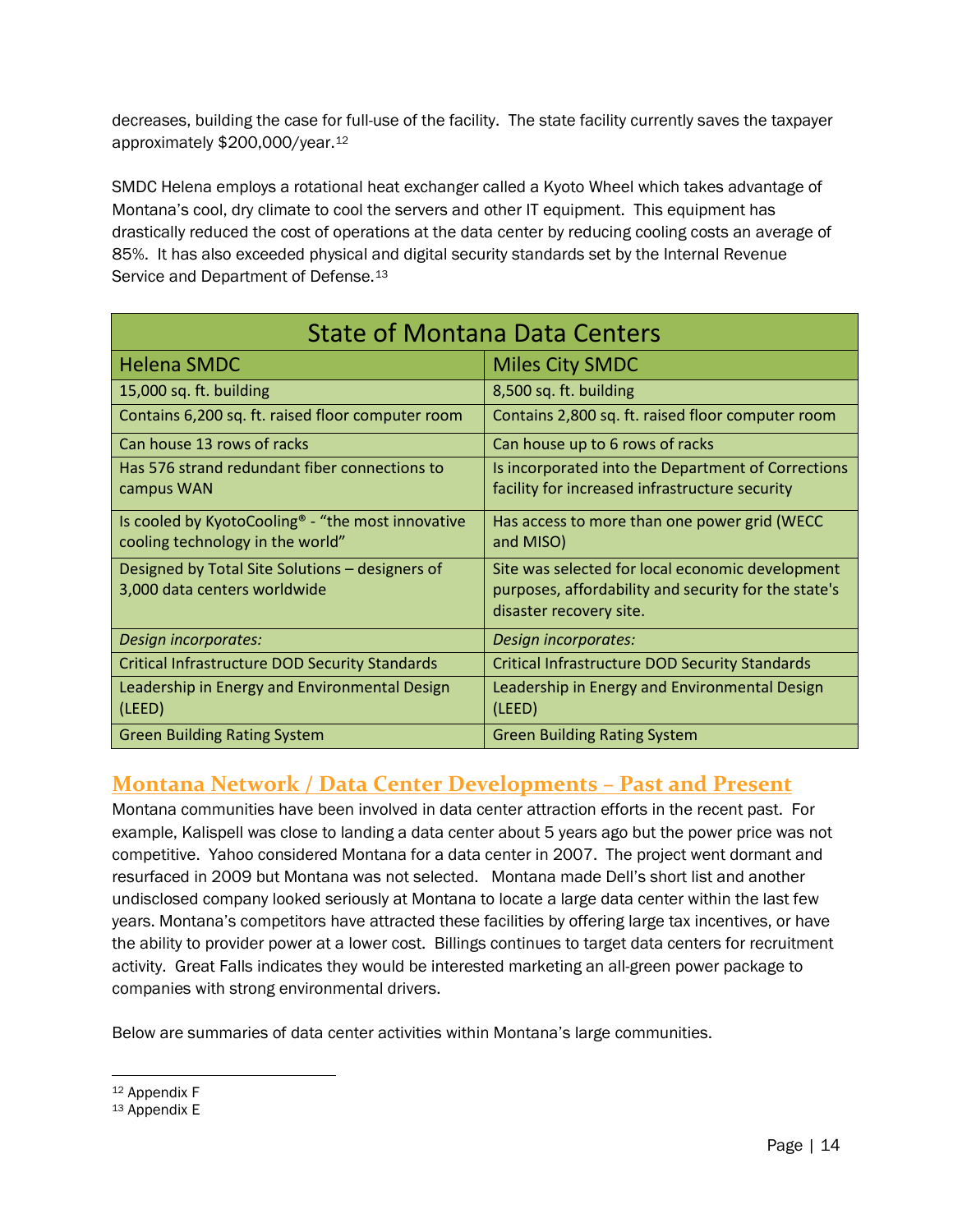#### Billings

As mentioned previously, Billings is home to Parsec Data Management and iConnect Montana. In addition Big Sky Economic Development Authority (BSEDA) and the Department of Commerce have worked together closely over the past two years to attract data centers to the area. A data center summit was held in August 2012 and 3 data center workshops were coordinated with Parsec around the state in the summer of 2013. BSEDA has been recognized by Expansion Solutions Magazine as a top 5 organization for its efforts in data centers attraction. The ranking appeared in the magazine's January/February 2013 issue.[14](#page-16-0)

#### Butte

In September Montana Resources and the Washington Companies announced a grant of \$250,000 to the Montana Economic Revitalization & Development Institute (MERDI.) The grant represents a significant part of the funding for the construction, equipment and deployment of a hybrid community fiber optic network that will connect all of the locations of Butte School District No. 1 providing high speed, highly reliable, fault tolerant voice and data transmission.

The network head will end in the MERDI data center, located in the Thornton Building in uptown Butte, and allow high speed, high capacity diverse path internet access and data center services. Utilizing the fiber optic network and data center services, School District No. 1 will seek to achieve its goal to fully realize and harness the power of information technology as a transformative agent on K-12 education with over 5,000 students. In addition, MERDI is working with Montana Tech of the University of Montana and Highlands College on joining the fiber optic network to keep the schools globally competitive by utilizing the high speed, high capacity dedicated network.

The Montana Department of Commerce provided an SSBCI loan in the amount of \$316,040 to MERDI for this project and also provided CDBG funds in the amount of \$145,460.

#### Great Falls

Great Falls Development Authority (GFDA) retained Angelou Economics (AE) to complete a data center competitive analysis in 2008. According to GFDA when they commissioned the study, AE had been hired as site selector for about a third of the competitive location processes (companies that put out an RFP to locate a site) for corporate data centers in the US.[15](#page-16-1)

The AE analysis indicated that Great Falls power prices at that time were not competitive with other areas. Since that time the Montana Alberta Tie Limited (MATL) high voltage transmission line has been built, and NaturEner has developed 399 MW of wind power generation and operates two balancing areas north of Great Falls. NaturEner has indicated they have a great interest in working to help develop new large in-state electricity loads such as a data center. They believe they can supply largely green power at approximately \$40/MWh; a price competitive and attractive to data center developers. GFDA Executive Director Brett Doney has stated that one angle they haven't pursued, but would be interested in is to package all green power supply offers to take to some of

<span id="page-16-0"></span> <sup>14</sup> Appendix J, page 2

<span id="page-16-1"></span><sup>15</sup> Appendix D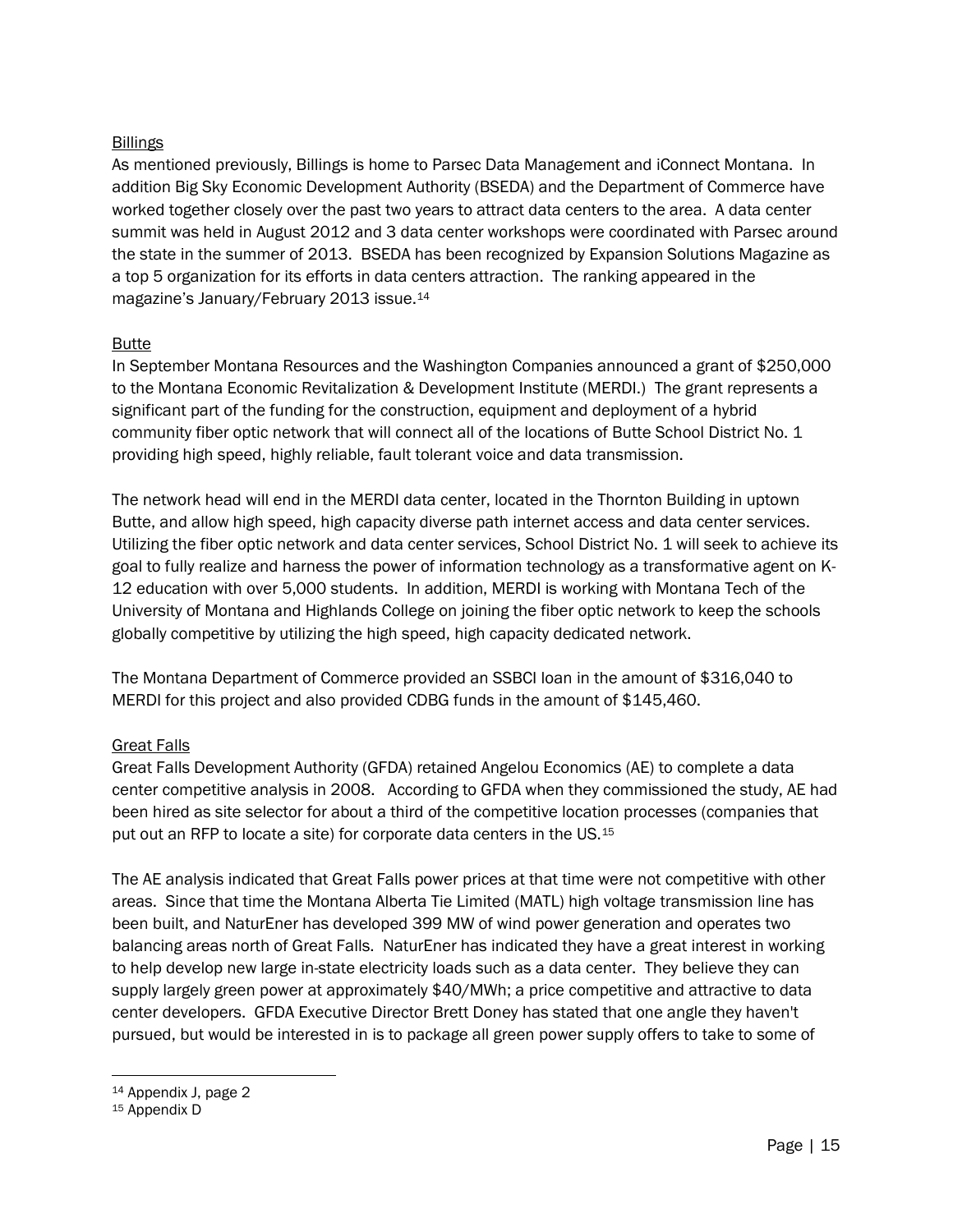the data center companies with strong environmental drivers such as Google, Facebook, Oracle, and others.

#### Kalispell

As noted previously, a recent [news article](http://www.dailyinterlake.com/news/local_montana/article_6f63eb84-5186-11e3-9458-0019bb2963f4.html)<sup>[16](#page-17-0)</sup> reported that MontanaSky Networks plans to build a \$1.4 million regional data center at the former Vann's appliance building in Evergreen. Flathead County was awarded a \$148,342 Community Development Block Grant by BRD to be loaned to the business for purchase of equipment for the data center. The award letter just went out 1/29.

According to the news article, the idea is to offer a new model of service that will allow local businesses affordable access to sophisticated internet protocol services without the need to hire fulltime system administrators, costly high-speed network connections, and dedicated computer servers, according to Tina Oliphant, Vice President of Finance for Montana West Economic Development. The proposed regional data center would employ 16 full-time technicians, installers, and customer specialists and would give new life to a sizable vacant building on U.S. HWY 2 in Evergreen.

#### Excerpts from a June  $1$  article<sup> $17$ </sup> in the Daily Interlake reported:

"The Health Information Exchange of Montana, the Ronan Telephone Company and MontanaSky Networks are cooperating on a build of a middle-mile fiber-optic network with infrastructure stretching from Missoula up through Polson, Kalispell and Whitefish, as well as from Kalispell to Libby. Certain legs of the network are already completed and the rest should be done by the end of the year.

The project was initiated when the Montana Health Information Exchange received a federal award for \$13.6 million to create a dedicated health-care network for the exchange of information for health-care providers and to provide higher education in health care.

The nonprofit corporation, founded by five Montana hospitals and two community health centers, was working under the stipulation that its new line be used only for health care, but in the process of building the network it could create excess capacity by adding more fibers within a trench, and then lease those fibers."

The upshot of this partnership has been leveraging a health care grant into a way to expand internet capacity so that multiple businesses could take advantage of increased bandwidth.

#### Tribal Opportunities

Montana's tribal nations offer unique opportunities for data center development that may be attractive to developers. While no data center development has occurred on Montana's reservations, significant federal monies have been invested in tribal IT infrastructure. Multiple tax advantages and significant resources made available by the tribes may help a company's bottom line as well.

<span id="page-17-0"></span> <sup>16</sup> http://www.dailyinterlake.com/news/local\_montana/article\_6f63eb84-5186-11e3-9458- 0019bb2963f4.html

<span id="page-17-1"></span><sup>17</sup> http://www.dailyinterlake.com/business\_and\_finance/local\_montana/article\_58db650e-cb1c-11e2-b88d-001a4bcf887a.html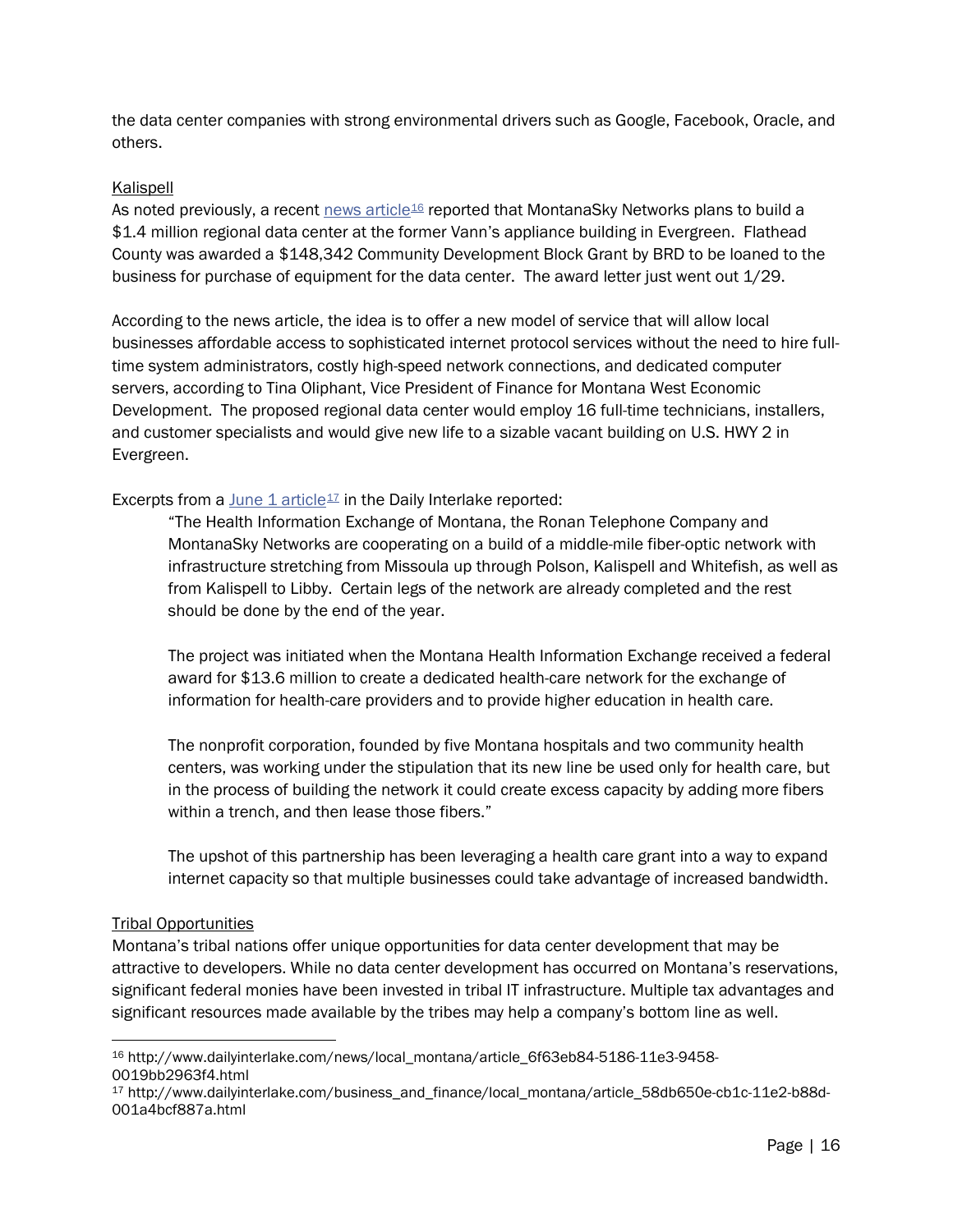#### Tax Advantages

- a) Federal taxes Tribal income is not subject to the Federal income tax. The Internal Revenue Service has extended the same immunity from Federal income taxes both to tribal corporations formed under the Indian Reorganization Act, and in practice to corporations wholly owned by Tribes. This exemption applies to all income of Tribes and companies wholly-owned by Tribes.
- b) Federal Tax Incentives for Enterprise Communities tax-exempt bond financing is available to businesses located in an enterprise community, which could apply to reservations. Renewal Communities (RCs), Empowerment Zones (EZs) and Enterprise Communities (ECs) are highly distressed urban and rural communities who may be eligible for a combination of grants, tax credits for businesses, bonding authority and other benefits.[18](#page-18-1)
- c) State Tax and Regulatory Exemptions The Tribes can offer non-Indian businesses indirect relief from State taxes and regulations. Taxes on land and buildings, meaning real property or ad valorem taxes, cannot be applied to a business on trust land, whether it is owned by the Tribes or a non-Indian company leasing trust land. Tribally owned businesses are not subject to state taxation to its income, operations, and property.
- d) Indian Employment Tax Credit A reservation employer may take as a credit on his federal income taxes 20% of the wages and health insurance costs paid for new employees who are enrolled member of a Indian Tribe (or spouses of an enrolled member of a Indian Tribe) who live and work on the Reservation. Credit has expired and will be voted on this year.
- e) Accelerated Depreciation for Business Property A business on a Reservation may claim depreciation deduction for property on Indian reservations. The depreciation accelerated rate is four years. Credit has expired and will be voted on this year.

#### Non-tax Advantages

- a) Tribes have large labor force that can be trained utilizing various Tribal, State, and Federal programs.
- b) Tribal Colleges can be utilized to train and educate the workforce.
- c) The lower wage scale can provide a competitive advantage.
- d) Access to Federal guarantees for loans and other possible investments.
- <span id="page-18-0"></span>e) Access to natural resources, such as gas, wind power, hydropower, water, and land.

## **Hypothetical Scenario to Construct a Large Data Center in Montana**

The following analysis outlines the hypothetical development for constructing a new large data center in Montana. Great Falls was selected for the exercise for two reasons:

- 1. The availability of existing site data available from Great Falls Development Authority's 2008 data center competitive analysis prepared by Angelou Economics (AE) – see Appendix D.
- 2. NaturEner USA, the state's largest wind energy developer, has identified Great Falls as their best market to deliver firm, green energy, and has expressed to the Bureau that they could

 <sup>18</sup>

<span id="page-18-1"></span>http://portal.hud.gov/hudportal/HUD?src=/program\_offices/comm\_planning/economicdevelopment/program s/rc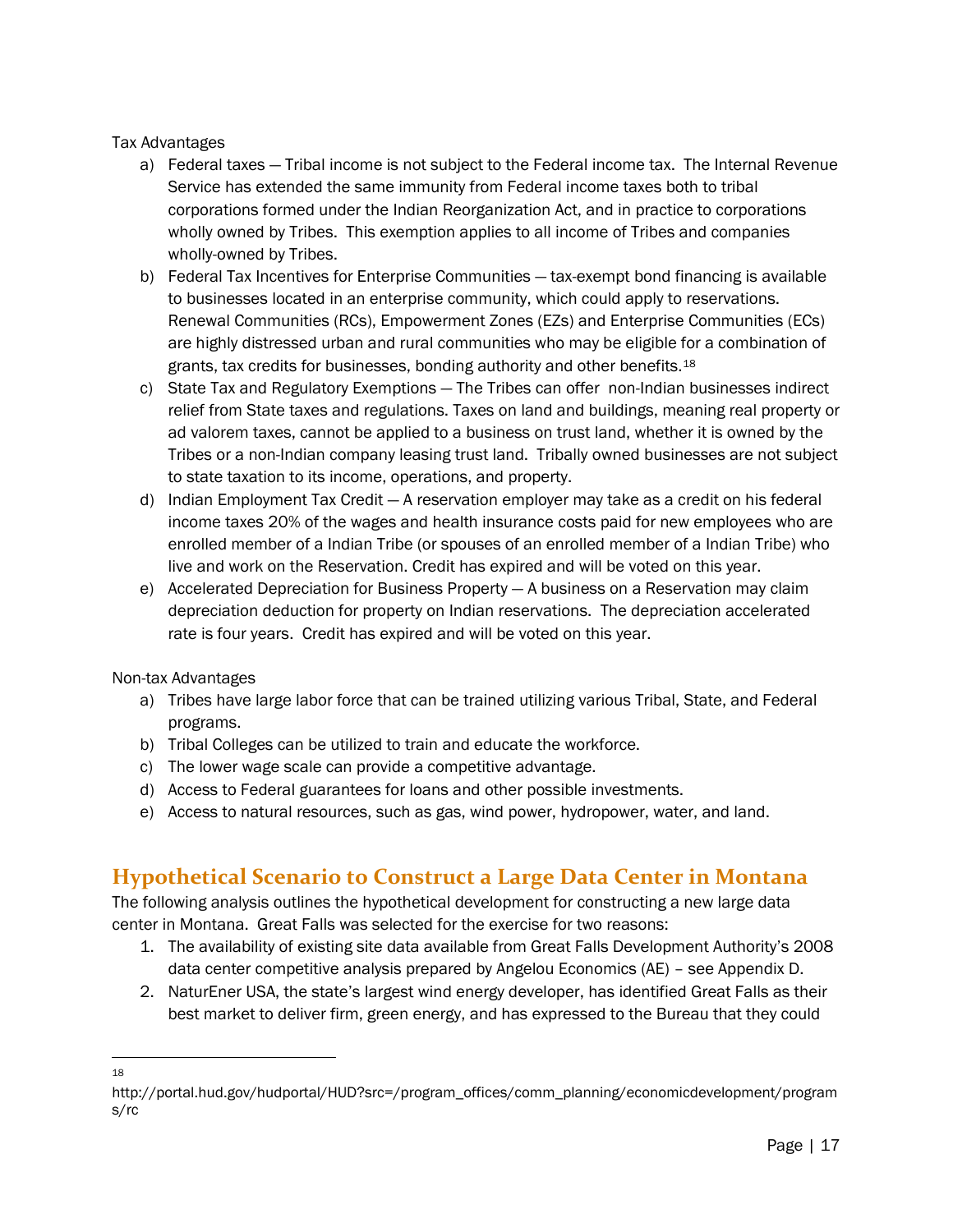provide that energy for 4 cents per kilowatt hour making it a cost competitive power source to data locations throughout North America.

Hypothetical facility specifications are as follows:

- Tier IV Data Center
	- o Multiple backups of every system
	- o 99.99% uptime
	- o No downtime for maintenance
	- o Constant staffing
- Typical Size: 75,000 to 250,000 square feet of raised floor
- 15-20 MW per 100,000 square feet
- 4-5 employees and numerous contractors

The 2008 AE Data Center analysis of a site in the Great Falls Industrial Park revealed strong potential for investment and a recommendation to proceed with in-depth analysis including utility infrastructural evaluation. AE enthusiastically recommended the Great Falls Industrial Park site because of:

- Ample size
- Location in a secure agricultural area
- Very low acquisition costs
- Electrical substation on site with dual feed capability with additional adjacent electrical ties providing further redundancy potential
- Green power potential delivered on MATL
- No abutting or incompatible use concerns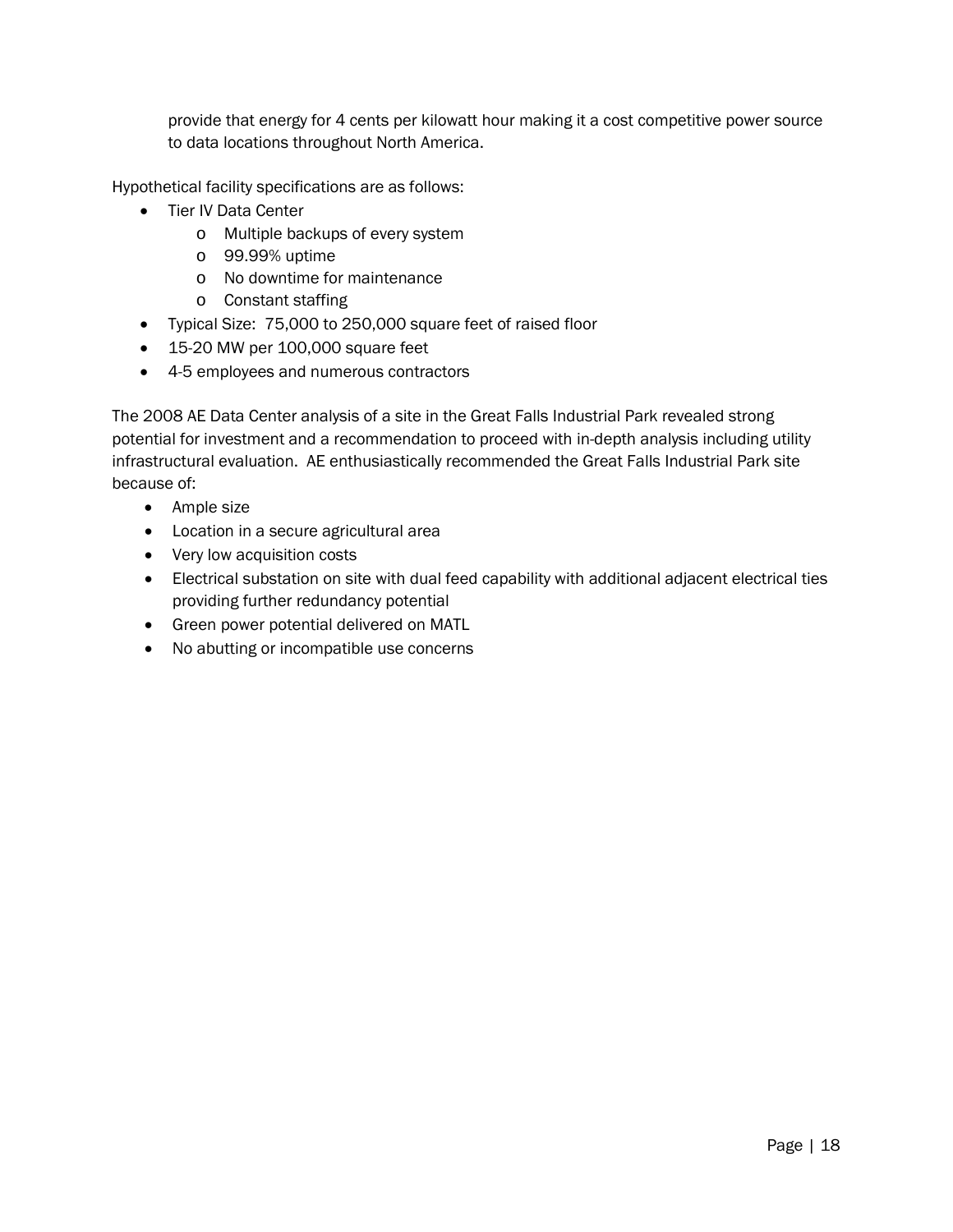# <span id="page-20-0"></span>Montana's Competitors

Many states have made efforts to attract data centers to their economies as they generate strong tax revenues and have very little impact on the environment, public services, and infrastructure. This section highlights some of attraction efforts use by some of the nation's top data center locations.

## <span id="page-20-1"></span>**Tax Incentives**

The table below depicts some of the tax incentives used by leading data center locations.

|                          | <b>Policy</b>                                                                                             |                                                                                                                                                                                                  |                                                                                    |                                                                                                                                   |              |
|--------------------------|-----------------------------------------------------------------------------------------------------------|--------------------------------------------------------------------------------------------------------------------------------------------------------------------------------------------------|------------------------------------------------------------------------------------|-----------------------------------------------------------------------------------------------------------------------------------|--------------|
|                          | established                                                                                               | <b>Incentive</b>                                                                                                                                                                                 | <b>Limitations</b>                                                                 | <b>Other comments</b>                                                                                                             | <b>Links</b> |
| Arizona                  | 2013 - new<br>legislation is<br>tailored to<br>assist<br>colocation<br>and multi-<br>tenant<br>facilities | sales and use<br>taxes are exempt<br>for qualified DCs<br>(10yr. Limit)                                                                                                                          | qualified $DC = $50$ million<br>new investment in urban<br>areas and \$25 in rural | tax incentive can<br>be extended by 10<br>years if the DC uses<br>an existing vacant<br>structure<br>"sustainable<br>development" | article      |
| Iowa                     | 2008<br>legislation                                                                                       | sales and use tax<br>exemption for 6<br>years; \$5 million<br>investment tax<br>credit                                                                                                           | none found                                                                         |                                                                                                                                   |              |
| Montana                  | new and<br>expanded<br>industry tax<br>credit<br>various                                                  | credit is equal to<br>1 percent of new<br>wages paid in<br>state during the<br>first three years<br>of operation                                                                                 | total full-time jobs must<br>increase by 30 percent or<br>more                     |                                                                                                                                   | site         |
| <b>North</b><br>Carolina | state and<br>local tax<br>policies                                                                        | reduced sales<br>and property<br>taxes                                                                                                                                                           | vary                                                                               |                                                                                                                                   |              |
| Oregon                   |                                                                                                           | enterprise zones<br>allow for<br>property tax<br>exemptions that<br>reduce payments<br>made by google<br>on \$1.3 billion<br>dollars' worth of<br>capital equate to<br>\$24 million per<br>year. |                                                                                    | these tax breaks<br>remain<br>controversial as<br>some believe they<br>give too much                                              | article      |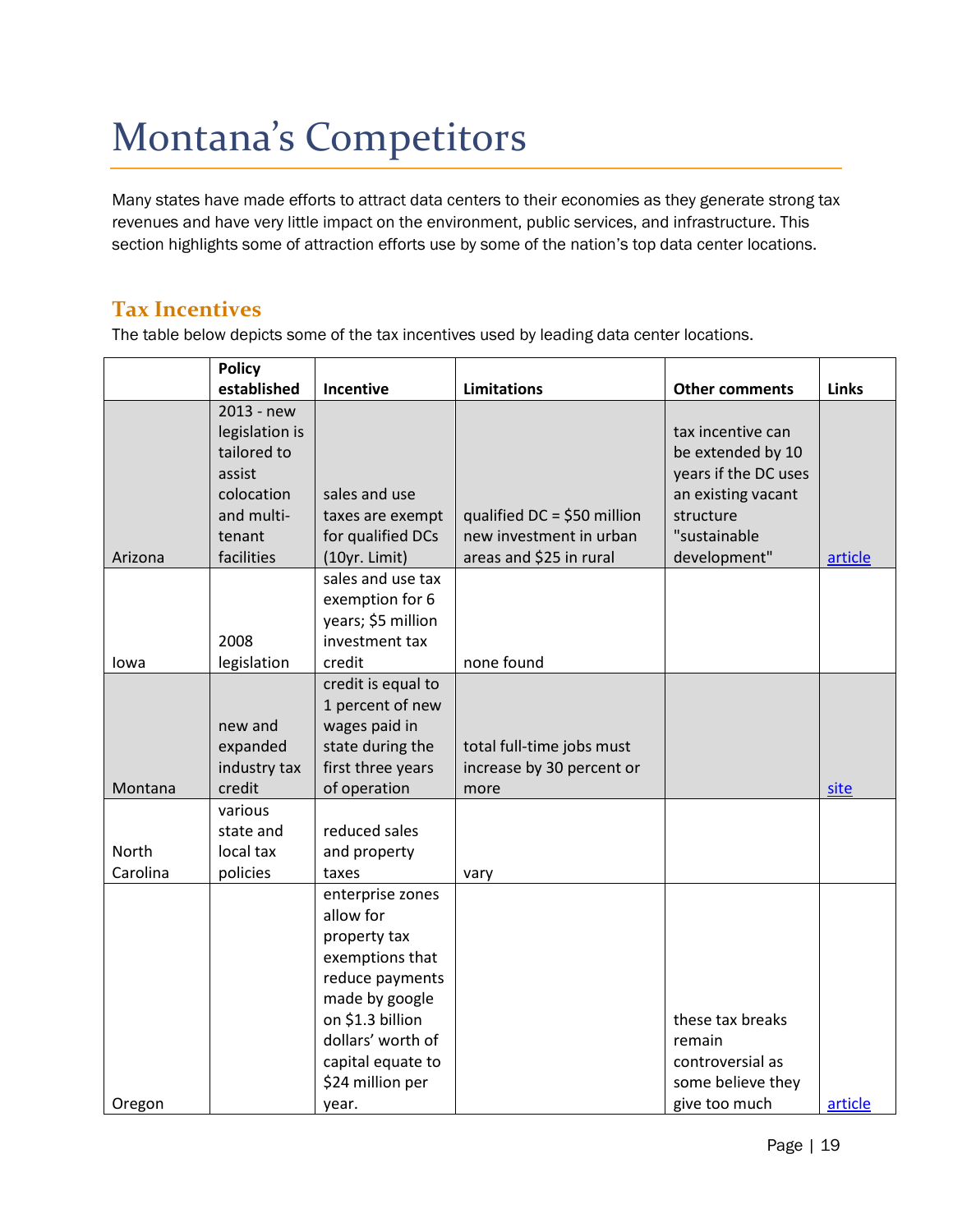| South<br>Carolina | 2012 - new<br>legislation                                                       | sales tax<br>exemption on<br>equipment and<br>electricity                                                                  | must be a \$50 million<br>facility and hire at least 25<br>people                                                                                                                                                                                                                                                                                                                                                                                                       | legislation in<br>response to losing<br>DCs to N. Carolina                 | article |
|-------------------|---------------------------------------------------------------------------------|----------------------------------------------------------------------------------------------------------------------------|-------------------------------------------------------------------------------------------------------------------------------------------------------------------------------------------------------------------------------------------------------------------------------------------------------------------------------------------------------------------------------------------------------------------------------------------------------------------------|----------------------------------------------------------------------------|---------|
| <b>Texas</b>      |                                                                                 | sales and use tax<br>exemption (state<br>only)                                                                             | 20 qualifying jobs and \$200<br>million capex over 5 years;<br>single occupant only;<br>>100,000 sq ft building; not<br>be used primarily by a<br>telecommunications<br>provider to deliver<br>telecommunications<br>services; not be subject to<br>an agreement limiting the<br>appraised value of the data<br>center's property                                                                                                                                       |                                                                            | site    |
| Virginia          | 2009<br>legislation                                                             | sales and use tax<br>exemption from<br>2010 to 2020;                                                                       | minimum \$150 million cap.<br>Investment; 50 new jobs<br>with salaries at 150% of<br>average prevailing wage in<br>locality                                                                                                                                                                                                                                                                                                                                             |                                                                            |         |
| Washington        | restoration<br>of tax<br>breaks<br>passed in<br>2010 that<br>expired in<br>2011 | sales and use tax<br>exemptions in<br>rural counties                                                                       | must be in rural counties;<br>must create 35 new jobs;<br>100,000 sq. ft. facility with<br>at least 20,000 sq. ft. for<br>servers                                                                                                                                                                                                                                                                                                                                       | after the incentives<br>expiration in 2011<br>WA began losing<br>DCs to OR | article |
| Wyoming           | 2011                                                                            | 1. sales tax<br>exemption 2.<br>\$2.25 million<br>maximum grant<br>for community<br>expansion of<br>power and<br>broadband | 1.) \$50 million capital<br>investment; \$2 million per<br>year equipment purchase<br>2.) grant amount based on<br>capital investment and<br>payroll the business will<br>realize over five years; the<br>business must create a<br>match of at least 125% of<br>the grant amount in payroll<br>and capital expenditure<br>with the caveat that 50% of<br>the match will be in payroll<br>creation. Payroll must be<br>greater than 150% of the<br>county's median wage |                                                                            | site    |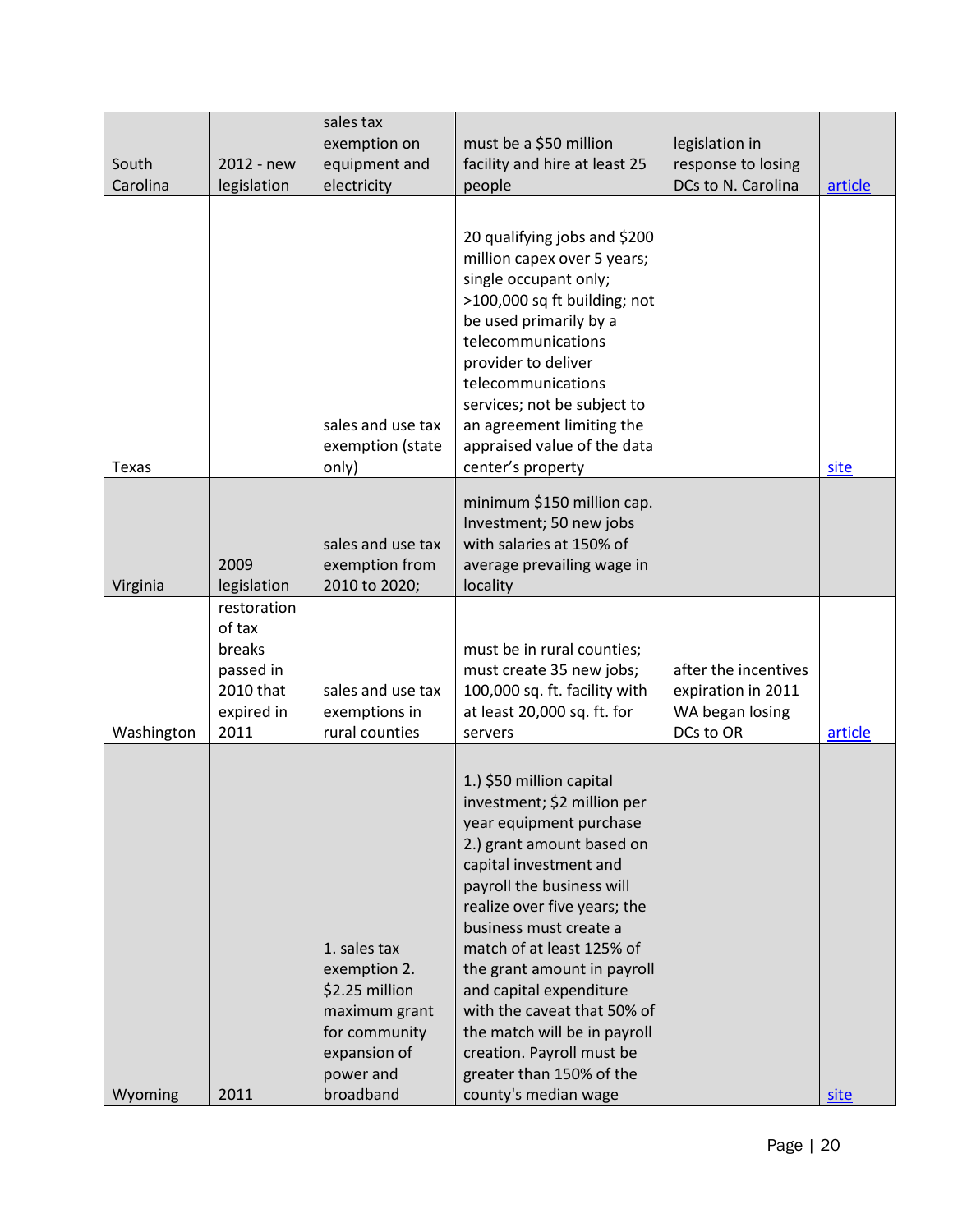# SWOT Analysis

This section analyzes Montana's strengths, weaknesses, opportunities, and threats within the industry.

<span id="page-22-0"></span>

| <b>Infrastructure</b> | <b>Strength</b>                                                                                            | <b>Weakness</b>                                                                                              | <b>Opportunities</b>                                                                                | <b>Threats</b>                                                                          |
|-----------------------|------------------------------------------------------------------------------------------------------------|--------------------------------------------------------------------------------------------------------------|-----------------------------------------------------------------------------------------------------|-----------------------------------------------------------------------------------------|
| Fiber network         | Intersection of 2<br>fiber backbones; I-<br>90 corridor is<br>strong; urban<br>strongholds; low<br>latency | <b>Relatively dark</b><br>(unused);<br>piecemealed<br>network with too<br>many barriers<br>(Telco turf wars) | Development of<br>urban fiber rings;<br>strengthen I-90<br>corridor; get Telcos<br>to work together | Lack of demand to<br>continue<br>investment in<br>network<br>development                |
| Data centers in place | <b>Small to midsized</b><br>providers; excellent<br>customer service                                       | Lack of local<br>awareness of<br>services                                                                    | Tap in to local<br>market; showcase<br>services locally and<br>regionally                           | Larger regional<br>wholesale providers<br>can provide lower<br>price point              |
| Network providers     | 6 tier 1 providers;<br>market reach to<br>east, west, north,<br>and south                                  | Fragmented<br>ownership; last<br>mile deficiencies                                                           | <b>Brokering</b><br>cooperation among<br>network providers<br>and telcos                            | Lack of cooperation<br>among network<br>providers; telco<br>resistance to<br>investment |
| Power                 | Competitive power<br>price, renewable<br>power available;<br>net power exporter                            | Coal based power<br>(data centers like<br>clean energy)                                                      | <b>Market Montana's</b><br>low cost, firm wind<br>power                                             | Lower power costs<br>in other states                                                    |
| Land                  | Abundant;<br>affordable;<br>industrial parks                                                               | Remoteness                                                                                                   | Diversity of<br>developed or<br>undeveloped sites                                                   | Increased cost to<br>deliver power and<br>connectivity to<br>remote areas               |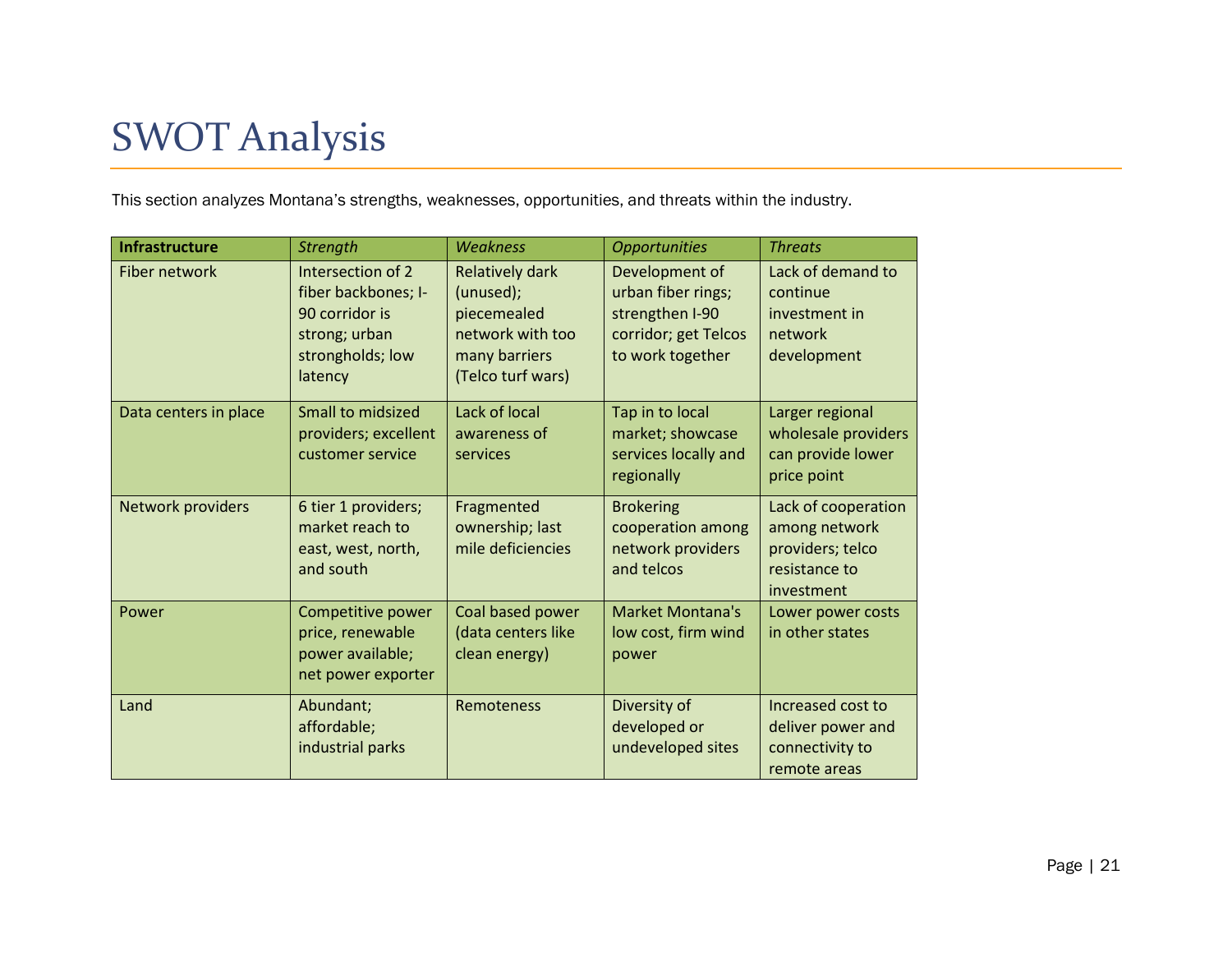| <b>Workforce</b>         | <b>Strength</b>                                                                                     | <b>Weakness</b>                                                                                                                                                      | <b>Opportunities</b>                                                                             | <b>Threats</b>                                                        |
|--------------------------|-----------------------------------------------------------------------------------------------------|----------------------------------------------------------------------------------------------------------------------------------------------------------------------|--------------------------------------------------------------------------------------------------|-----------------------------------------------------------------------|
| <b>Current workforce</b> | Oracle very pleased<br>with highly<br>educated and<br>reliable MSU and<br>MT Tech graduate<br>hires | Low supply of data<br>center managers,<br>many imported                                                                                                              | Increase training;<br>tailored MUS<br>curriculum;<br>leverage MT<br>lifestyle                    | Out of state<br>competitive<br>workforce                              |
| College graduates        | Montana has 81<br>accreditations in<br>applicable studies<br>from certificates to<br>doctorates     | Lack of industry<br>presence has<br>hindered the state's<br>ability to keep data<br>center trained<br>graduates and fully<br>shape curriculum to<br>industry demands | New industry<br>presence can help<br>shape curriculum<br>and build the<br>workforce they<br>need | <b>Outside markets</b><br>provide more<br>employment<br>opportunities |

| <b>Quality of Life</b> | <b>Strengths</b>                                                                                                  | Weaknesses                                                                      | <b>Opportunities</b>                                                            | Threats                                                                             |
|------------------------|-------------------------------------------------------------------------------------------------------------------|---------------------------------------------------------------------------------|---------------------------------------------------------------------------------|-------------------------------------------------------------------------------------|
| Recreation             | Abundant outdoor<br>opportunities that<br>appeal to the<br>younger, active<br>workforce sought<br>by data centers | Cold northern<br>climate doesn't<br>appeal to all<br>audiences, no<br>coastline | Leverage<br>Montana's lifestyle<br>in marketing efforts                         | <b>Competing state</b><br>with similar<br>amenities                                 |
| Community              | <b>Excellent school</b><br>system, family<br>centric atmosphere,<br>short commutes, no<br>traffic, low crime      | Limited proximity<br>to cultural<br>amenities                                   | Easily become a<br>member of and<br>shape the<br>community in<br>which you live | Larger population<br>centers with<br>greater cultural<br>diversity and<br>amenities |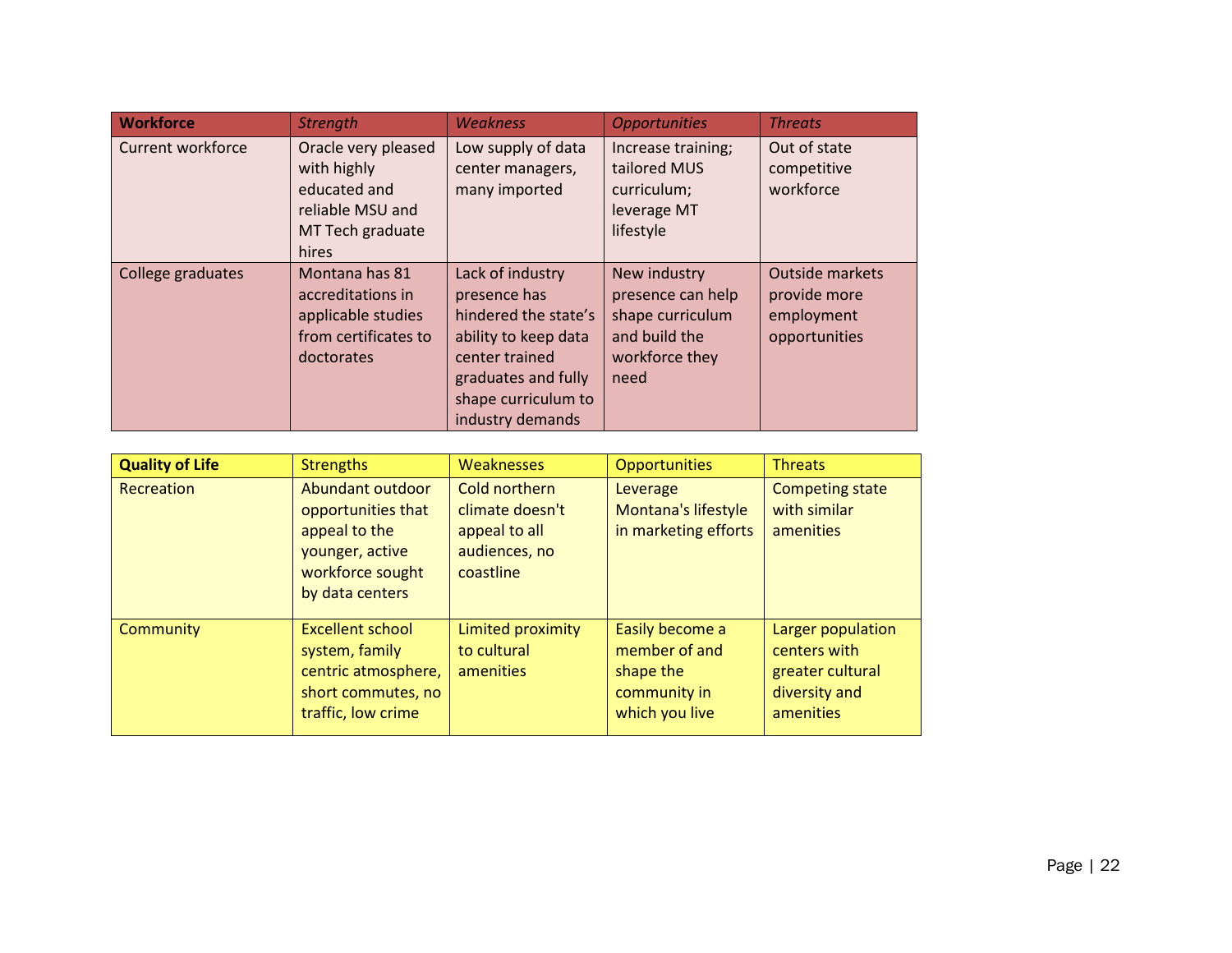| <b>Tax Environment</b>                                         | <b>Strength</b>                                                                                                        | <b>Weakness</b>                                                                                                                                                                                        | <b>Opportunities</b>                                                                                              | <b>Threats</b>                                                                                                |
|----------------------------------------------------------------|------------------------------------------------------------------------------------------------------------------------|--------------------------------------------------------------------------------------------------------------------------------------------------------------------------------------------------------|-------------------------------------------------------------------------------------------------------------------|---------------------------------------------------------------------------------------------------------------|
| <b>Real Property tax</b>                                       | Low cost of land                                                                                                       | Tax rate is<br>perceived as too<br>high. Facebook<br>says-state needs<br>to abate 100% for<br>$15 - 20$ years                                                                                          | <b>Education about tax</b><br>policies and<br>incentives. Quantify<br>operating in<br>Montana vs. other<br>states | <b>Termination of tax</b><br>incentives; politics<br>of tax policies that<br>pick and choose<br>subsidization |
| Corporate income tax                                           | Montana ranks 7 <sup>th</sup><br>best in the Tax<br><b>Foundation's State</b><br><b>Business Tax</b><br>Climate Index. | <b>Multiple factor</b><br>apportionment<br>formula - per<br>Facebook                                                                                                                                   | <b>Education about</b><br>taxes                                                                                   | MT ranks 23rd<br>lowest among<br>states levying a<br>corporate income<br>tax                                  |
| <b>Business Equipment</b><br>tax<br>(Personal Property<br>Tax) | <b>Recent reduction;</b><br>relatively low<br>(other states)                                                           | Per Facebook - data<br>center companies<br>typically avoid<br>jurisdictions that<br>assess personal<br>property tax or<br>lack incentive<br>programs to offset<br>potential property<br>tax liability. | <b>Education about</b><br>taxes                                                                                   | <b>Competing states</b><br>with lower or non-<br>existent business<br>equipment tax                           |
| Sales tax                                                      | There is no sales tax                                                                                                  | Drives up<br>dependence on<br>property taxes                                                                                                                                                           | Leverage savings<br>from lack of sales<br>tax against other<br>perceived high tax                                 | <b>Competing states</b><br>with no sales tax                                                                  |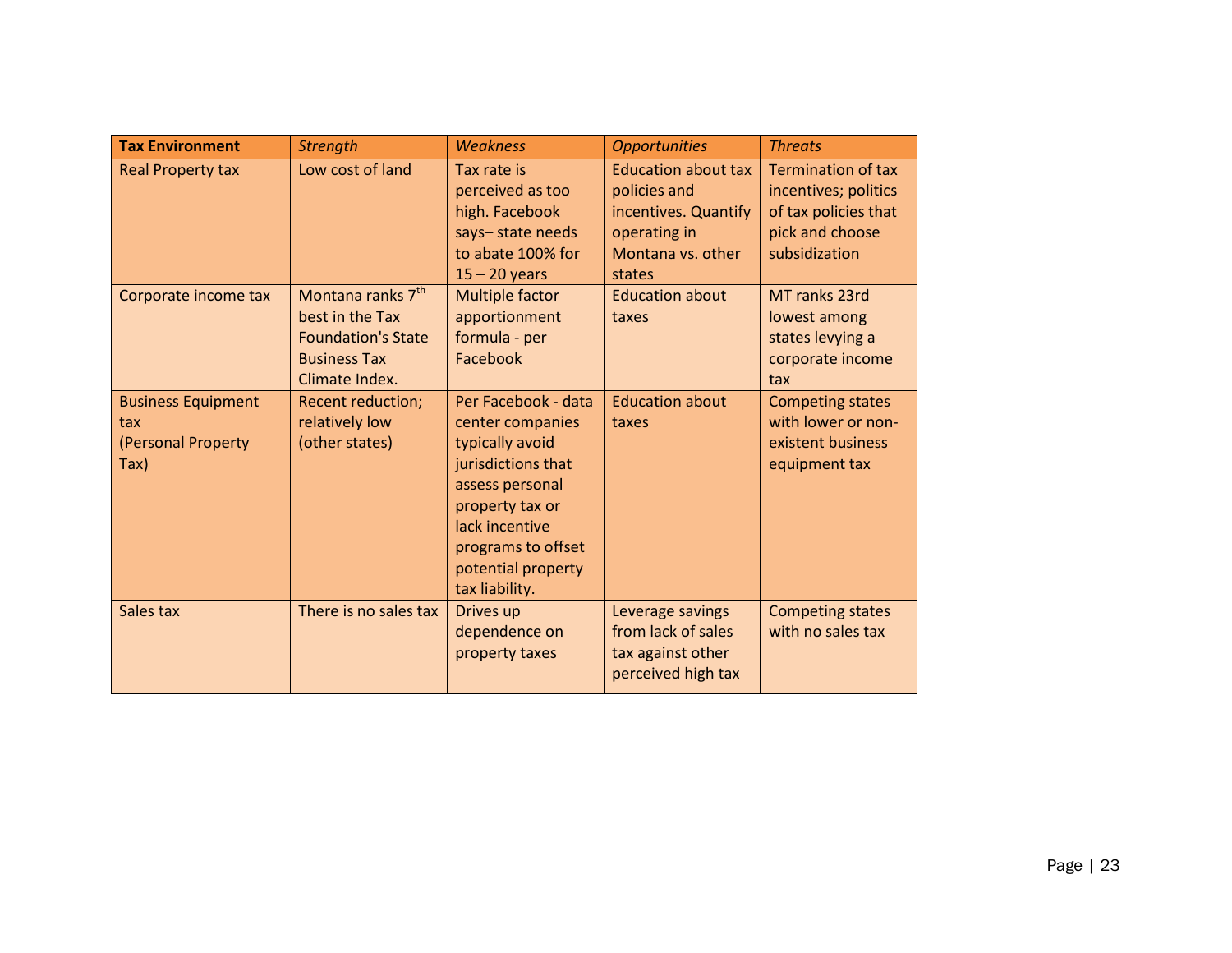| <b>Financial Incentives</b> | <b>Strength</b>                                                   | Weakness                                             | <b>Opportunities</b>                                                                                      | <b>Threats</b>                                                                    |
|-----------------------------|-------------------------------------------------------------------|------------------------------------------------------|-----------------------------------------------------------------------------------------------------------|-----------------------------------------------------------------------------------|
| Tax breaks                  | No sales tax and<br>New and Expanded<br>Industry tax<br>abatement | Not as large as<br>other states tax<br><b>breaks</b> | Better market no<br>sales tax and New<br>and Expanded<br>Industry local<br>abatement                      | <b>Expiration or</b><br>termination                                               |
| Low interest loans          | CDBG, Montana<br>Board of<br><b>Investments</b>                   | Loan criteria may<br>limit applicability             | Lock in low interest<br>rates                                                                             | Increasing interest<br>rates, lack of<br>funding from state<br>legislature        |
| State grants                | Work force training<br>grants, BSTF                               | Grant criteria may<br>limit applicability            | Possibility of funds<br>made available for<br>public<br>infrastructure,<br>business equipment<br>and more | <b>Removal of funding</b><br>by the federal<br>government or<br>state legislature |

| <b>Environment</b> | <b>Strength</b>                                                     | <b>Weakness</b>                                                                           | <b>Opportunities</b>                                                                              | <b>Threats</b>                                                                    |
|--------------------|---------------------------------------------------------------------|-------------------------------------------------------------------------------------------|---------------------------------------------------------------------------------------------------|-----------------------------------------------------------------------------------|
| Meteorology        | Rather benign<br>meteorological<br>environment; cool<br>dry climate | Wildfires                                                                                 | Reduced energy<br>costs from cooling<br>with ambient air                                          | Snow and wind can<br>cause brief<br>disruption of power<br>supply; wildfires      |
| Geology            | Benign geology;<br>little to no risk of<br>disaster                 | Some locations<br>have seismic<br>activity - resulting<br>in higher insurance<br>expenses | Diverse landscapes,<br>beautiful settings,<br>geothermal heating<br>and cooling are<br>attractive | Yellowstone caldera<br>could create a large<br>earthquake or<br>volcanic eruption |